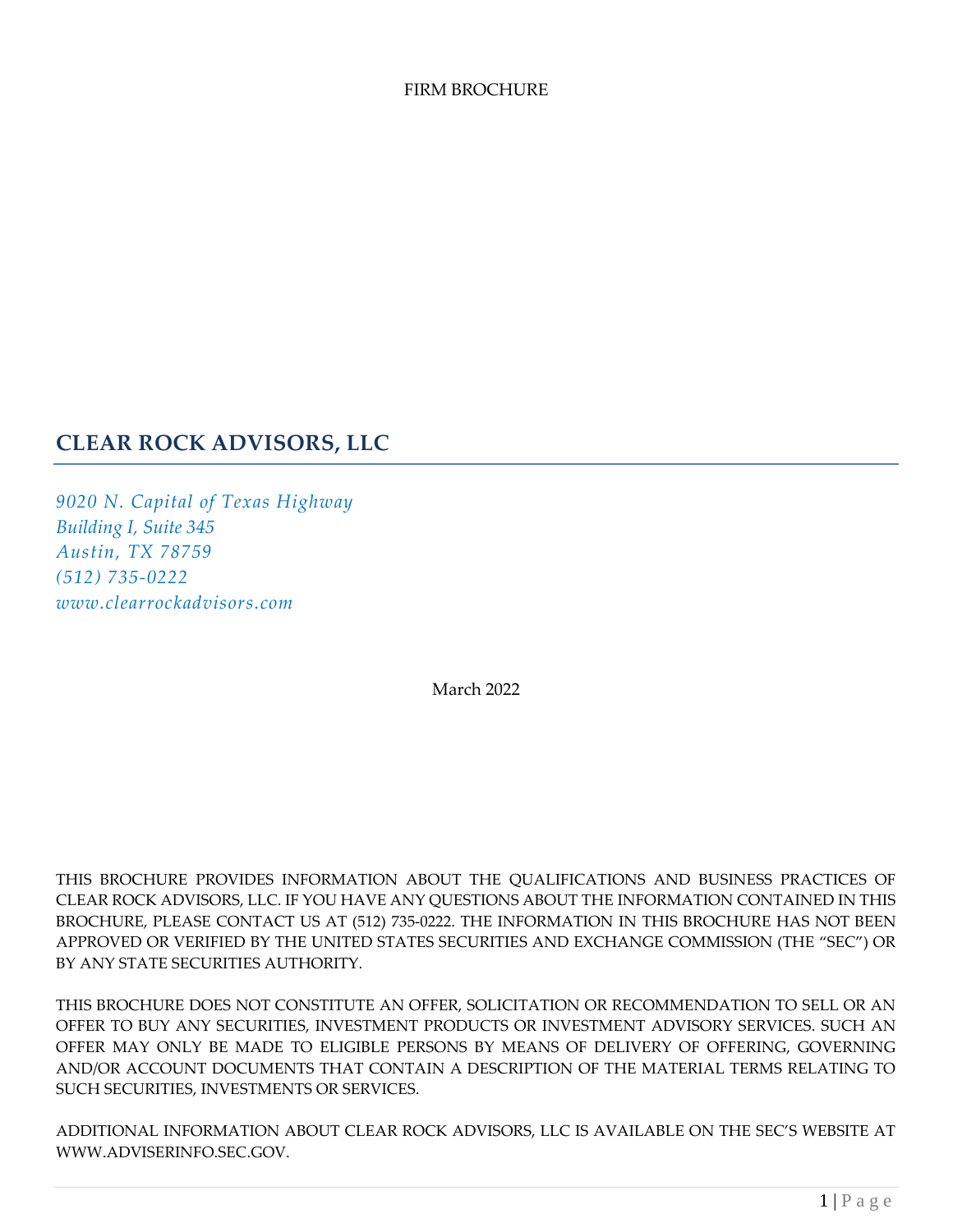# <span id="page-1-0"></span>**Item 2: Material Changes**

Our firm filed our last annual updating amendment on March 19, 2021. Since that time, we have clarified our client referral and other compensation in Item 14.

# <span id="page-1-1"></span>**Item 3: Table of Contents**

| Item 11: Code of Ethics, Participation or Interest in Client Transactions and Personal Trading 11 |  |
|---------------------------------------------------------------------------------------------------|--|
|                                                                                                   |  |
|                                                                                                   |  |
|                                                                                                   |  |
|                                                                                                   |  |
|                                                                                                   |  |
|                                                                                                   |  |
|                                                                                                   |  |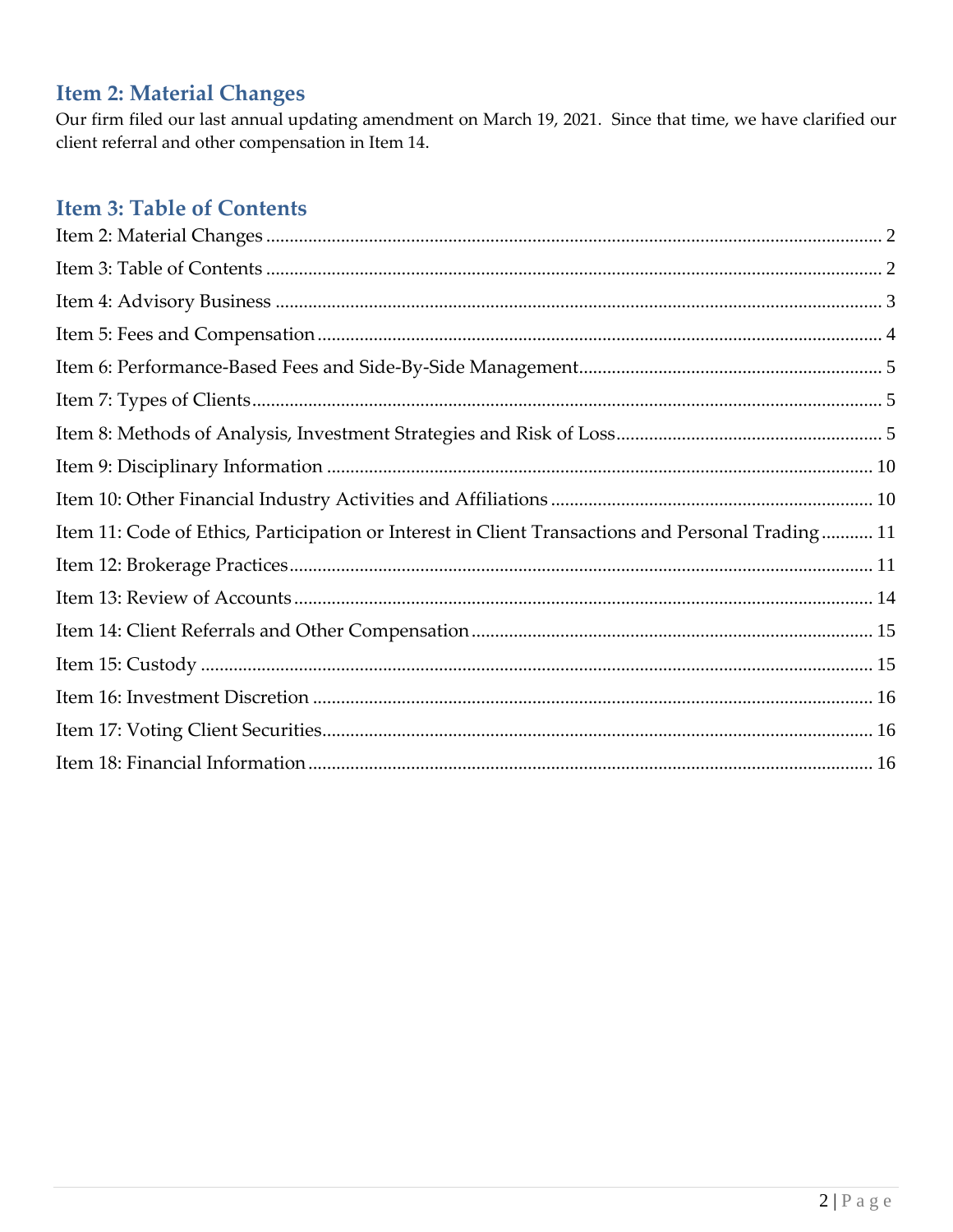# <span id="page-2-0"></span>**Item 4: Advisory Business**

#### *Firm Description*

Clear Rock Advisors, LLC, a Texas limited liability company and private investment advisory firm ("we," "us," "our" or "Clear Rock Advisors"), was founded in December 2015. We provide investment advisory services to various separately managed accounts with respect to investment in securities and other financial instruments. We generally expect to have full discretionary authority with respect to investment decisions, and our investment advice will be provided in accordance with the investment objectives, guidelines and restrictions of each client, as set forth in the applicable investment management agreements and/or account documents. The information in this brochure is qualified in its entirety by the information set forth in such documents.

#### *Principal Owners*

Charles F. Hall, Jr., William T. Sanders, and Royce W. Medlin are our sole members and equity owners.

#### *Types of Advisory Services*

We provide discretionary investment advisory services to separately managed accounts of various clients with respect to investments in securities, financial instruments and/or other assets. These advisory services include the formulation and implementation of a strategic financial plan specific to each client, followed by the implementation of such plan using researched product offerings over a variety of investable asset classes. In addition to these investment advisory services, we also provide consulting services that include, among others, the review and analysis of external investments and the formulation of various implementation options through our extensive network of professional service providers. Whether it be formulation, implementation, or consulting services, we tailor our investment solutions to meet the specific needs and goals of each client.

On occasion, we recommend an investment product that will require a client signature for purchase. For example, for those clients that meet the necessary qualification thresholds, we have recommended investment in certain third-party private offerings.

Clear Rock Advisors also provides sub-advised investment management services to unaffiliated registered investment advisers.

Client accounts will be managed in accordance with the investment objectives, strategies, guidelines, restrictions, and limitations set forth in the investment management agreement and/or other applicable account documents. See Item 8 below.

#### *Investment Restrictions*

We will tailor our investment advisory services to the individual needs, desires, and financial objective(s) of each client. Clients generally may impose reasonable restrictions and/or limitations on our investment advisory or consulting services, including, but not limited to, restrictions on the types of securities purchased, position limits, net exposure limits and leverage limits.

#### *Assets under Management*

As of December 31, 2021, we have \$388,734,152 in discretionary assets under management and \$0 in nondiscretionary assets under management.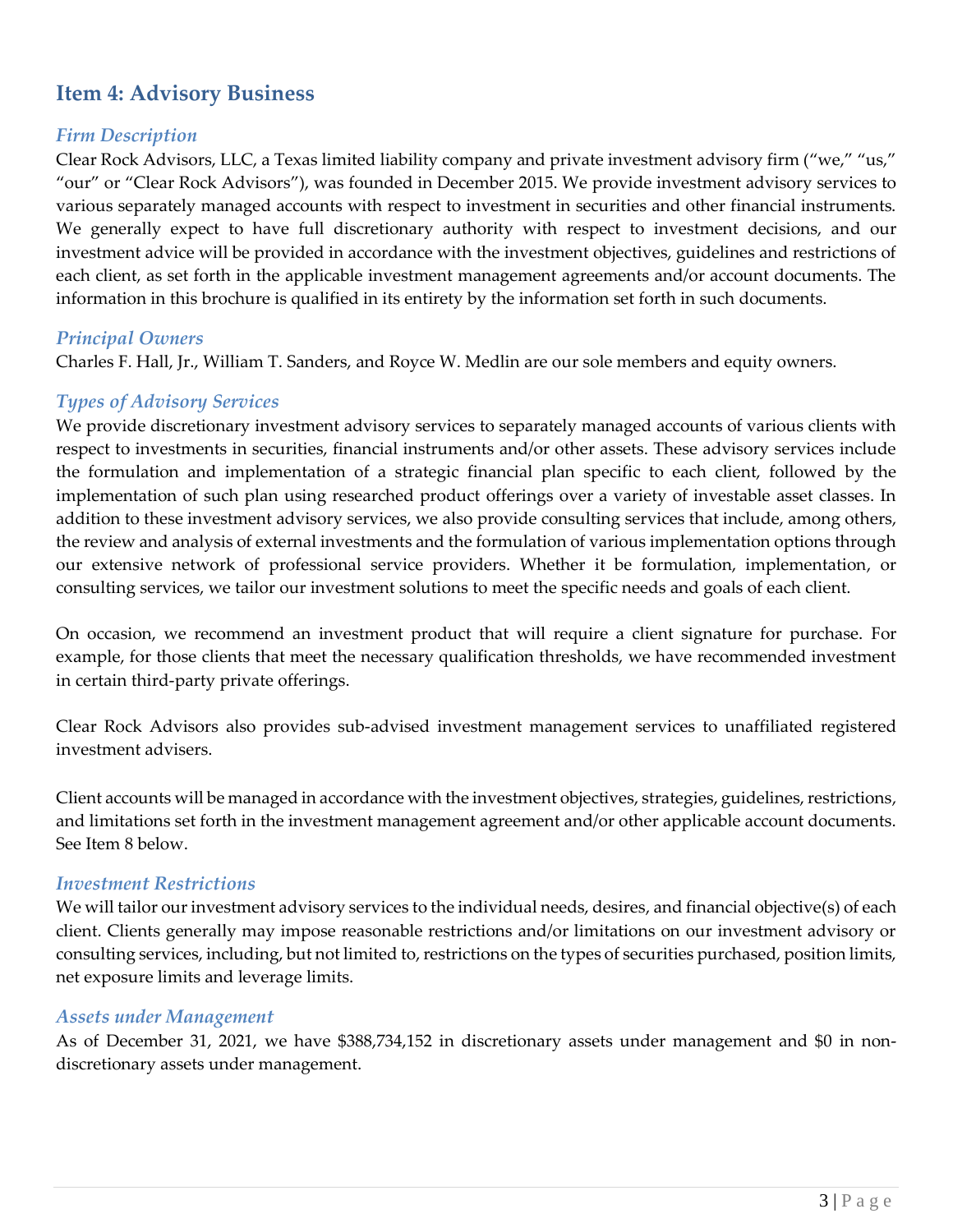# <span id="page-3-0"></span>**Item 5: Fees and Compensation**

#### *Description of Compensation and Fee Schedule*

In consideration of our services, we generally will be entitled to receive advisory, financial planning and/or consulting fees from our clients. While our fees are described in detail in the advisory contract with each client, a summary of our basic fee schedule is set forth below.

#### Advisory Fees

For our discretionary investment advisory services, we generally will receive a blended asset-based fee that will be comprised of the greater of (i) a minimum fixed annual advisory fee, or (ii) a percentage (typically 0.25% to 1.00% per annum) of the net asset value of each client account as of the applicable date of determination. The applicable advisory fee percentage will be negotiated with each client on a case-by-case basis based on the amount of assets under management and the scope and complexity of services rendered (among other things). Accordingly, our investment advisory fees with respect to any particular advisory client will differ from the basic fee schedule set forth above.

## Financial Planning and Consulting Services Fees

Separate and apart from our investment advisory services provided to clients, we additionally or alternatively provide financial planning and/or consulting services (including investment and non-investment related matters, including estate planning, insurance planning, etc.) to new or existing clients.

Fees for financial planning and/or consulting services generally are expected to be on either a fixed or hourly rate basis and will be negotiable on a case-by-case basis, depending upon the level and scope of the service(s) required and the professional(s) rendering the service(s).

## Sub-Advised Investment Management Services Fees

The fee schedule for sub-advised services is agreed upon by the unaffiliated registered investment adviser and Clear Rock Advisors. The agreement states the manner and amount that Clear Rock Advisors will be compensated and will generally be based upon the value of the assets being managed.

## *Payment of Fees*

In general, advisory fees generally will be payable quarterly in advance, based upon the asset value of each client account on the last business day of the previous quarter. Clients authorize and direct us to deduct our advisory fees directly from their custodial accounts. In certain cases, clients will be billed and responsible for paying advisory fees directly to us. To the extent any client does not authorize us to deduct our advisory fees directly from their custodial accounts, we generally expect to send invoices to our clients on a quarterly basis. Investment advisory agreements with clients generally do not have termination dates. Instead, investment advisory agreements typically may be terminated by us or the clients at any time as set forth in the applicable agreements. Advisory fees will be prorated (i) with respect to withdrawals, on any date other than as of the end of a calendar quarter and (ii) with respect to contributions, on any date other than as of the beginning of a calendar quarter. In the event of termination of the investment advisory agreement, any unearned fees paid in advance will be refunded to the client (minus any account expenses and reserves for expenses).

#### *Other Fees and Expenses*

In addition to asset-based fees, clients generally will be required to bear all investment-related fees and expenses associated with their accounts, including, without limitation, margin and custodial and brokerage fees, subadvisory fees, and expenses transfer taxes and other fees and expenses relating to transactions in their accounts. Custody and administration fees, to the extent applicable, are charged separately by the custodian or administrator and are in addition to the advisory fees payable to us. **See Item 12 below.**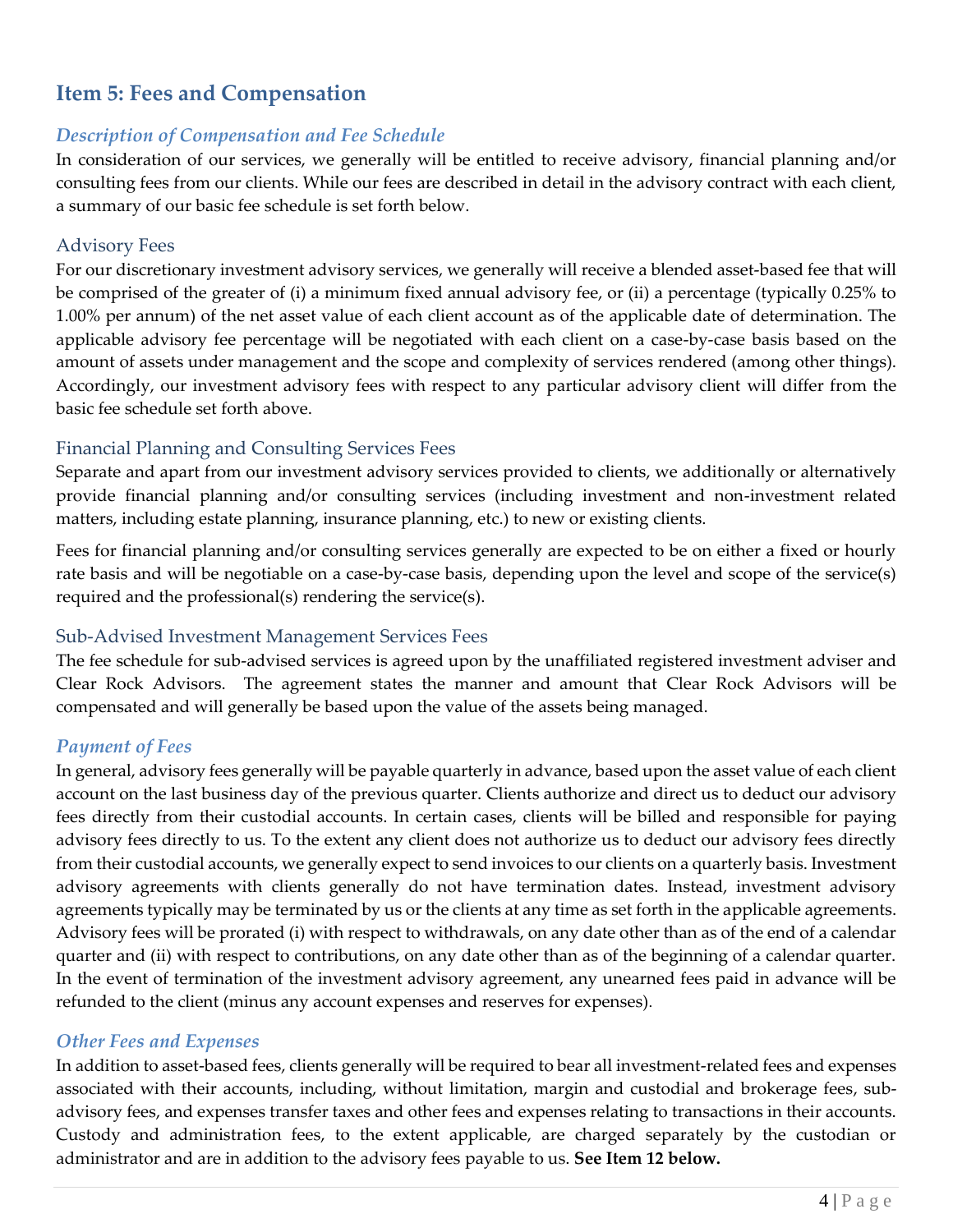For those clients that meet the necessary qualification thresholds and have invested in third-party private offerings, clients will pay the third-party investment adviser to the private offering compensation as described in the private offering documents, in addition to our advisory fees.

### *Compensation for the Sale of Securities or Other Investment Products*

Neither we nor any of our supervised persons expect to accept compensation for the sale of securities or other investment products.

# <span id="page-4-0"></span>**Item 6: Performance-Based Fees and Side-By-Side Management**

<span id="page-4-1"></span>We do not expect to receive any performance-based compensation with respect to client accounts.

## **Item 7: Types of Clients**

## *Types of Clients*

We will provide investment advisory, financial planning, and consulting services to various types of clients, including individuals, high net-worth individuals, business entities, family offices, trusts, unaffiliated registered investment advisers, and estates. We offer our advisory services to other types of clients, such as pension and profit sharing plans.

#### *Account Requirements*

Among other things, clients generally will be required to sign investment management agreements (and/or other contractual arrangements) that, among other things, set forth the nature and scope of our investment management authority, services and the investment objectives, guidelines and restrictions applicable to the management of client accounts.

# <span id="page-4-2"></span>**Item 8: Methods of Analysis, Investment Strategies and Risk of Loss**

## *Methods of Analysis and Investment Strategies*

We generally will seek to construct the optimal portfolio and generate superior risk adjusted returns for each of our clients through conservative and defensive allocation strategies that employ a strategic blend of asset classes and employ both active and passive management. As such, we generally will allocate client assets among various equity securities, debt and fixed income securities, mutual funds, private investment funds, independent managers, and/or exchange traded funds, on a discretionary basis in accordance with each client's designated investment objective(s) and restrictions. We expect to use alternative investment strategies that add correlation benefits to a portfolio of traditional equity and fixed income strategies and niche opportunistic strategies within both traditional and non-traditional asset classes to compliment core holdings.

Our open architecture approach will enable us to provide our clients objective advice and selectively research, recommend and terminate managers and strategies based purely on their fundamental merits. Outside managers will be selected employing a due diligence process. Factors assessed will include investment philosophy, investment process, quality of investment team and company management, and history of performance relative to a variety of market cycles. Outside managers will vary and include portfolios that are based on fundamental bottom up security analysis or include portfolios that are designed to closely track a particular benchmark. Managers selected, regardless of asset class, will have a track record of generating strong performance relative to the risk they assume. In addition to risk adjusted expected returns for each individual outside manager selected, blended portfolios with multiple outside managers must also fit well together providing risk reducing correlation benefits in an allocation that best meets the client's return objectives and tolerance for risk.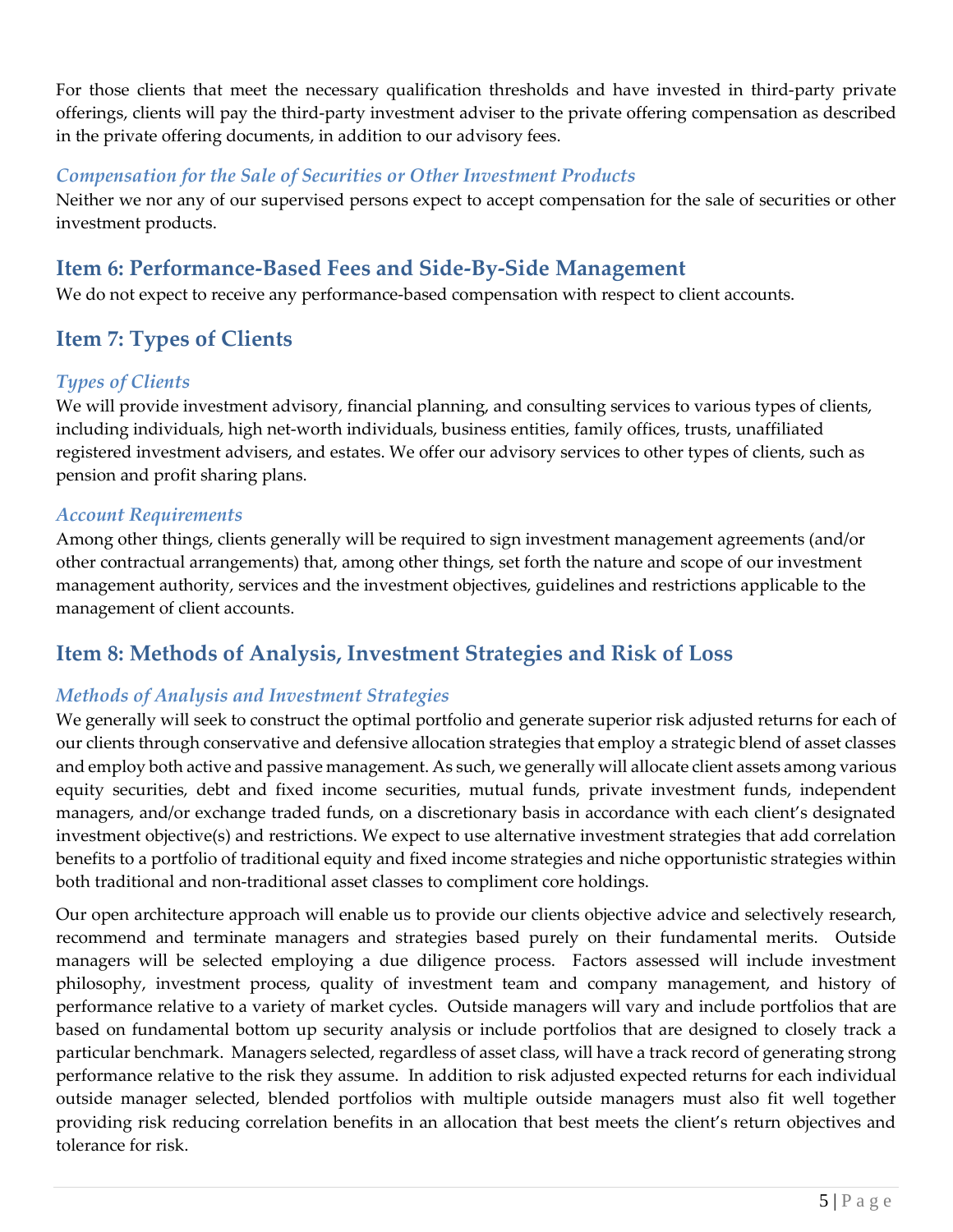We will take an active and varied approach in identifying best of class specialized asset managers, including third party research, existing manager relationships, database screening, networking with other family offices and investment advisors, clients, and prospective clients. We will actively meet with managers (in person or via phone conference) on a regular basis to stay abreast of their strategies and activity related to client portfolios.

Notwithstanding the foregoing, we will provide investment advisory services to each of our clients in accordance with the investment strategies, objectives and guidelines that are applicable thereto.

## *Certain Risk Factors*

*There can be no assurance that clients will achieve their investment objectives or that investments will be successful. Our investment strategies will involve a substantial degree of risk, including risk of complete loss. Nothing in this brochure is intended to imply, and no one is or will be authorized to represent, that our investment strategies are low risk or risk free. Our investment strategies generally will only be appropriate for sophisticated persons who fully understand and are capable of bearing the risks of investment. The various risks outlined below are not the only risks associated with our investment strategies and processes and will not necessarily apply to each client.*

*General Economic and Market Conditions.* The success of our investment strategies and recommendations are affected by general economic and market conditions, such as changes in interest rates, availability of credit, competition, industry conditions, inflation rates, economic uncertainty, changes in laws (including laws relating to taxation of client investments), trade barriers, unemployment rates, release of economic data, currency exchange controls and national and international political circumstances (including wars, terrorist acts, natural disasters, or security operations). These factors will affect the level and volatility of securities prices and the liquidity of client investments. Volatility and/or illiquidity could impair a client's profitability or result in losses. Clients could incur material losses even if we react quickly to difficult market conditions, and there can be no assurance that clients will not suffer material losses and other adverse effects from broad and rapid changes in economic and market conditions in the future. Clients should realize that markets for the financial instruments in which we seek to invest on behalf of our clients can correlate strongly with each other at times or in ways that are difficult for us to predict. Even a well- analyzed approach will not protect clients from significant losses under certain market conditions.

*Potential for Fraud*. In spite of our desire to invest client assets in reputable and trustworthy companies, there is a risk that we invest client assets in issuers that engage in fraud. To the extent that we invest client assets in a company that engages in fraud, a client could lose all or a substantial portion of its investment in such company and it could have a material adverse effect on the client's financial condition and results of operations.

*Terrorist Attacks, War and Natural Disasters*. Terrorist activities, anti-terrorist efforts, armed conflicts involving the United States or its interests abroad and natural disasters may adversely affect the United States, its financial markets and global economies and markets and could prevent us from meeting our respective investment objectives and other obligations. The potential for future terrorist attacks, the national and international response to terrorist attacks, acts of war or hostility and recent natural disasters have created many economic and political uncertainties, which adversely affect the United States and world financial markets and our clients for the short or long-term in ways that cannot presently be predicted.

*Investment and Trading Risks Generally.* All investments risk the loss of capital. No guarantee or representation is or can be made that our investment strategies will be successful. Our investment strategies involve, without limitation, risks associated with equity investments, limited diversification, short-selling, leverage, equity risks, interest rates, volatility, security borrowing risks in short sales, credit deterioration or default risks, systems risks and other risks inherent in our investment activities. Certain of our investment techniques, in certain circumstances, substantially increase the impact of adverse market movements to which clients will be subject.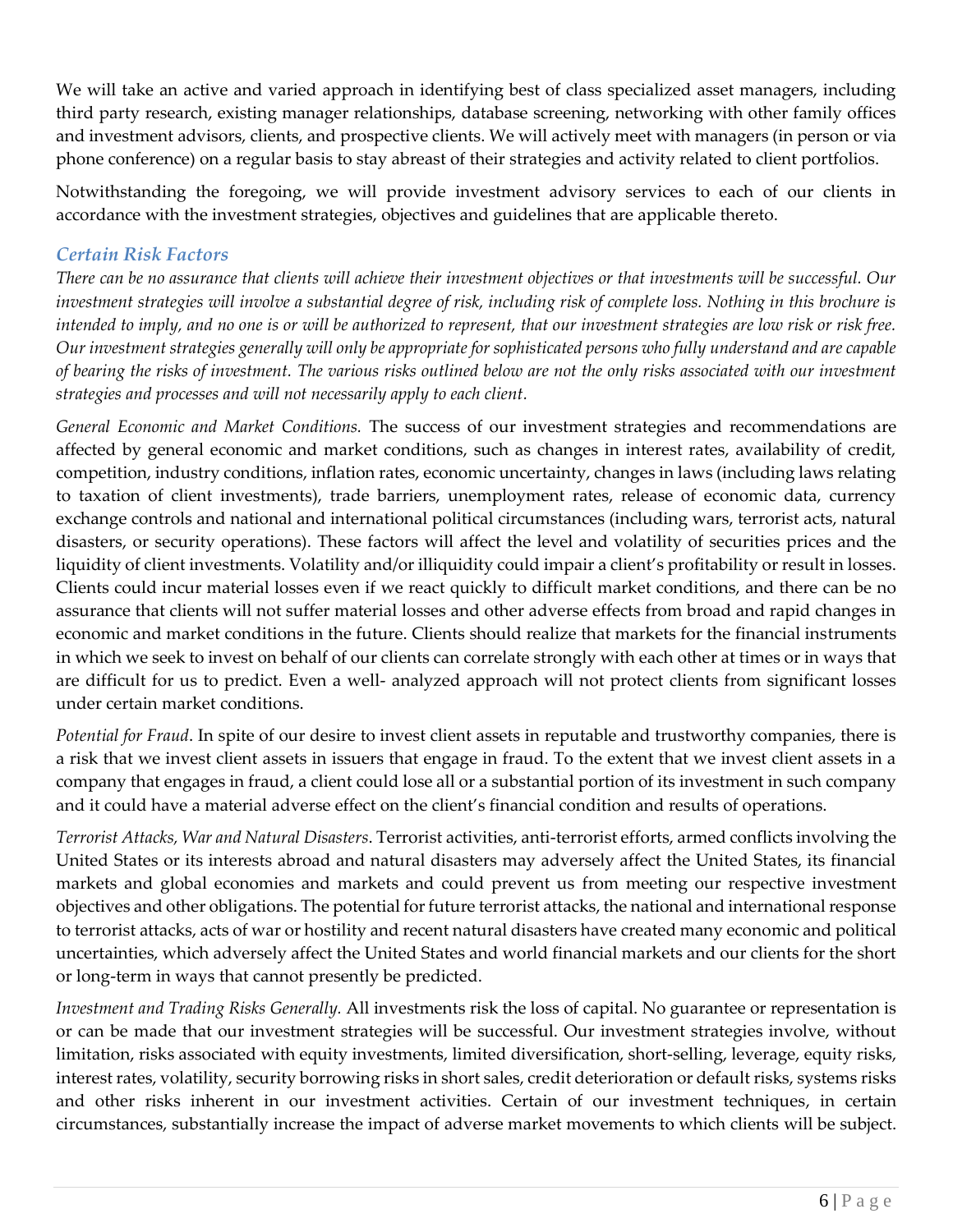In addition, client investments will be materially affected by conditions in the financial markets and overall economic conditions occurring globally and in particular countries or markets where we invest client assets.

Our methods of minimizing such risks may not accurately predict future risk exposures. Risk management techniques are based in part on the observation of historical market behavior, which may not predict market divergences that are larger than historical indicators. Also, information used to manage risks may not be accurate, complete, or current, and such information may be misinterpreted.

*Equity Risks.* We invest client assets in equity and equity-linked securities. The market price of securities owned by our clients will go up or down, sometimes rapidly or unpredictably. Equity securities in a client's portfolio will decline in value due to factors affecting equity securities markets generally or particular industries represented in those markets. The values of equity securities will decline due to general market conditions which are not specifically related to a particular company, such as real or perceived adverse economic conditions, changes in the general outlook for corporate earnings, changes in interest or currency rates or adverse investor sentiment generally. They will also decline due to factors which affect a particular industry or industries, such as labor shortages or increased production costs and competitive conditions within an industry. Other risks of investing globally in equity securities include changes in currency exchange rates, exchange control regulations, expropriation of assets or nationalization, imposition of withholding taxes on dividend or interest payments, and difficulty in obtaining and enforcing judgments against non-U.S. entities. In addition, securities which we believe are fundamentally undervalued or incorrectly valued may not ultimately be valued in the capital markets at prices and/or within the time frame we anticipate. As a result, a client may lose all or substantially all of its investment in any particular instance.

*Distressed Securities*. We will invest in distressed securities. Direct investments in distressed securities generally involve acquiring securities of companies that are experiencing significant financial difficulties and of companies that are, or appear likely to become, bankrupt or involved in a debt restructuring or other major capital transaction. Consequently, there is a high degree of risk associated with these investments because such companies may never recover, and the value of such investments will be lost.

*Small and Mid-Capitalization Companies*. We will invest in the securities of small and mid-capitalization companies, as well as securities traded only in the over-the-counter markets. Although investments in these companies have the potential to produce significant returns, such investments generally involve a higher degree of risk than investments in larger companies due to the issuer's lack of financial resources, management experience, product diversification and competitive strength. These and other factors will from time to time, result in operating and financial setbacks that will have a material adverse effect on a particular investment, which will in turn adversely affect the assets of our clients.

*Short Selling.* Client accounts will include short positions. In a short sale, the seller sells a security that it does not own. Because the seller remains liable to return the underlying security that it borrowed, the seller must purchase the security prior to the date on which delivery is required. As a result, we will engage in short sales only where we believe the value of the security will decline between the date of the sale and the date our client is required to return the borrowed security. The making of short sales will expose our clients to the risk of liability for the market value of the security that is sold, which will be an unlimited risk due to the lack of an upper limit on the price to which a security may rise. In addition, there can be no assurance that securities necessary to cover a short position will be available for purchase or that securities will be available to be borrowed at reasonable costs. If a request for return of borrowed securities occurs at a time when other short sellers of the security are receiving similar requests, a "short squeeze" can occur, and our client will be compelled to replace borrowed securities previously sold short with purchases on the open market at the most disadvantageous time, possibly at prices significantly in excess of the proceeds received in originally selling the securities short.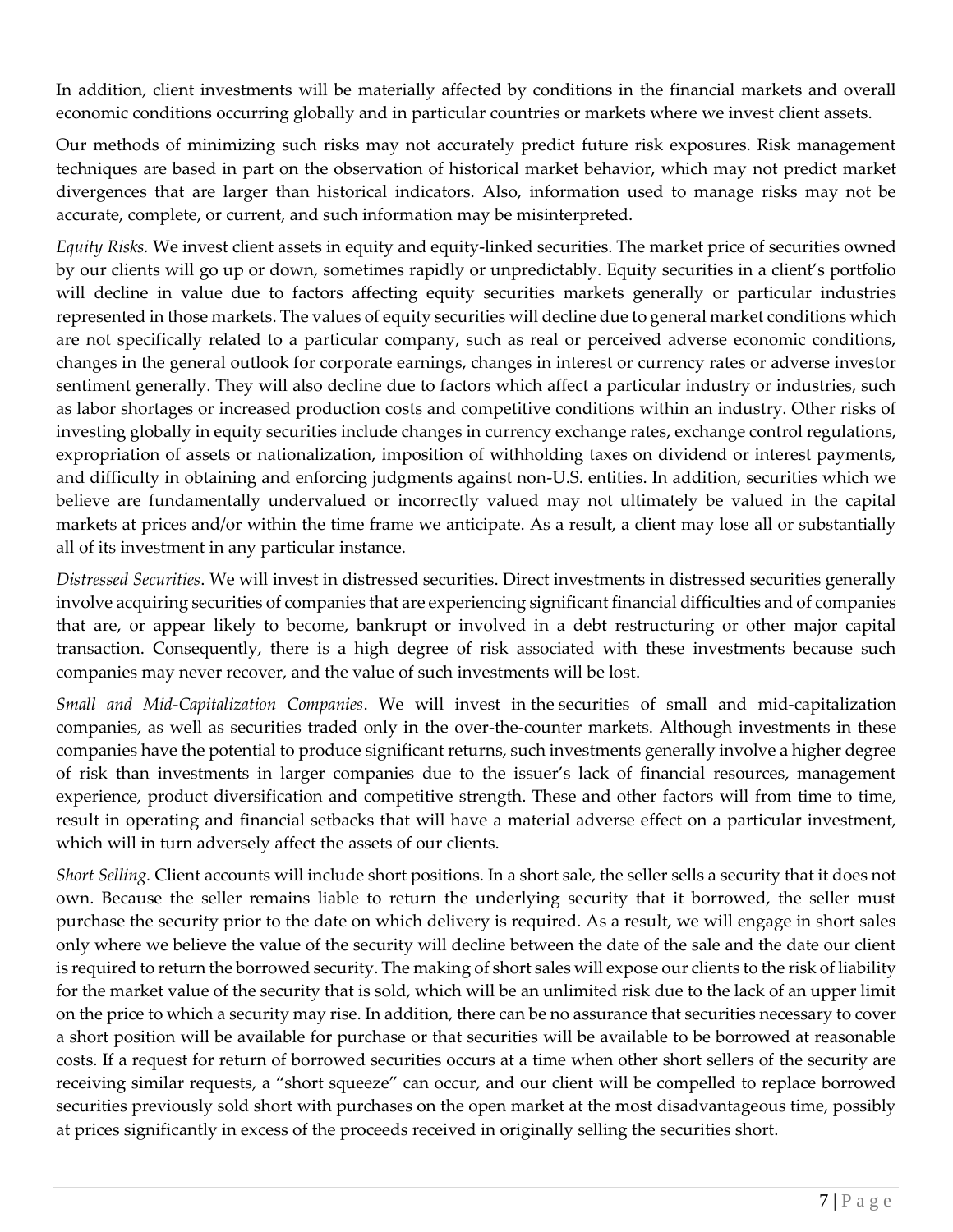*Highly Volatile Markets*. The prices of financial instruments in which clients will invest can be volatile. Price movements of the financial instruments in which client assets will be invested are influenced by, among other things, interest rates, changing supply and demand relationships, trade, fiscal, monetary and exchange control programs and policies of governments and national and international political and economic events and policies. Clients are subject to the risk of failure of any of the exchanges on which their positions trade or of their clearinghouses. In addition, governments from time to time intervene in certain markets, directly and by regulation, particularly in currencies, futures, and options. Such intervention is often intended to directly influence prices and may, together with other factors, cause some or all of these markets to move rapidly in the same direction. The effect of such intervention is often heightened by a group of governments acting in concert.

*Interest-Rate Risk*. The value of the fixed-rate securities in which we will invest will generally have an inverse relationship with interest rates. Accordingly, if interest rates rise, the value of such securities will generally decline, which will in turn adversely affect the profitability of our clients.

*Illiquid Investments.* Some investments held by our clients will not be able to be sold except pursuant to a registration statement filed under the Securities Act or in accordance with Rule 144 or another exemption under the Securities Act. Furthermore, because of the speculative and non-public nature of some investments, we will, from time to time, sell or otherwise dispose of investments that later prove to be more valuable than anticipated at the time of such disposition. Any premature sales or dispositions will prevent our clients from realizing as great an overall return on investment as may have been realized if such sales or dispositions had been made at a later date, which will adversely affect investment results of the investors.

Certain securities will be difficult or impossible to sell at the time and price that we desire. We will have to lower the price, sell other securities instead or forego an investment opportunity, any of which could have a negative effect on the profitability of our clients.

*Derivatives*. We will invest in derivative instruments, including (among others) convertible bonds, convertible preferred stock, options (including speculative positions such as buying and writing call options and put options on either a covered or an uncovered basis), futures, forward contracts, repurchase agreements, reverse repurchase agreements and many different types of swaps. In many cases, derivatives provide the economic equivalent of leverage by magnifying the potential gain or loss from an investment in much the same way that incurring indebtedness would. Many derivatives provide exposure to potential gain or loss from a change in the market price of a financial instrument (or a basket or index) or other event or circumstance in a notional amount that greatly exceeds the amount of cash or assets required to establish or maintain the derivative contract. Accordingly, relatively small price movements in the underlying financial instruments or other events or circumstances will result in immediate losses. In some cases, exposure under a derivative contract is limited to the amount invested. In other cases, the derivative contract will create an open-ended obligation. Many derivatives, particularly those negotiated over-the-counter, are substantially illiquid or could become illiquid under certain market conditions. As a result, it may be difficult or impossible to determine the fair value of our interest in such contracts. Many derivative contracts involve exposure to the credit risk of the counterparty, because we acquire no direct interest in the underlying financial instrument, but instead depend on the counterparty's ability to perform under the contract. Further, if and when we take economic exposure through a derivative, we generally will not have any voting rights and may not be able to pursue legal remedies that would be available if we invested client assets directly in the underlying financial instrument.

*Leverage Risks.* In certain circumstances, we will use leverage our investment programs and borrow funds from brokers, banks, counterparties and other lenders to finance their trading operations. Such leverage can be achieved through, among other methods, purchases of securities on margin and the use of options, futures, forward contracts, repurchase and reverse repurchase agreements, swaps, and securities lending transactions. The use of leverage generally involves a high degree of risk. In order to secure our various financing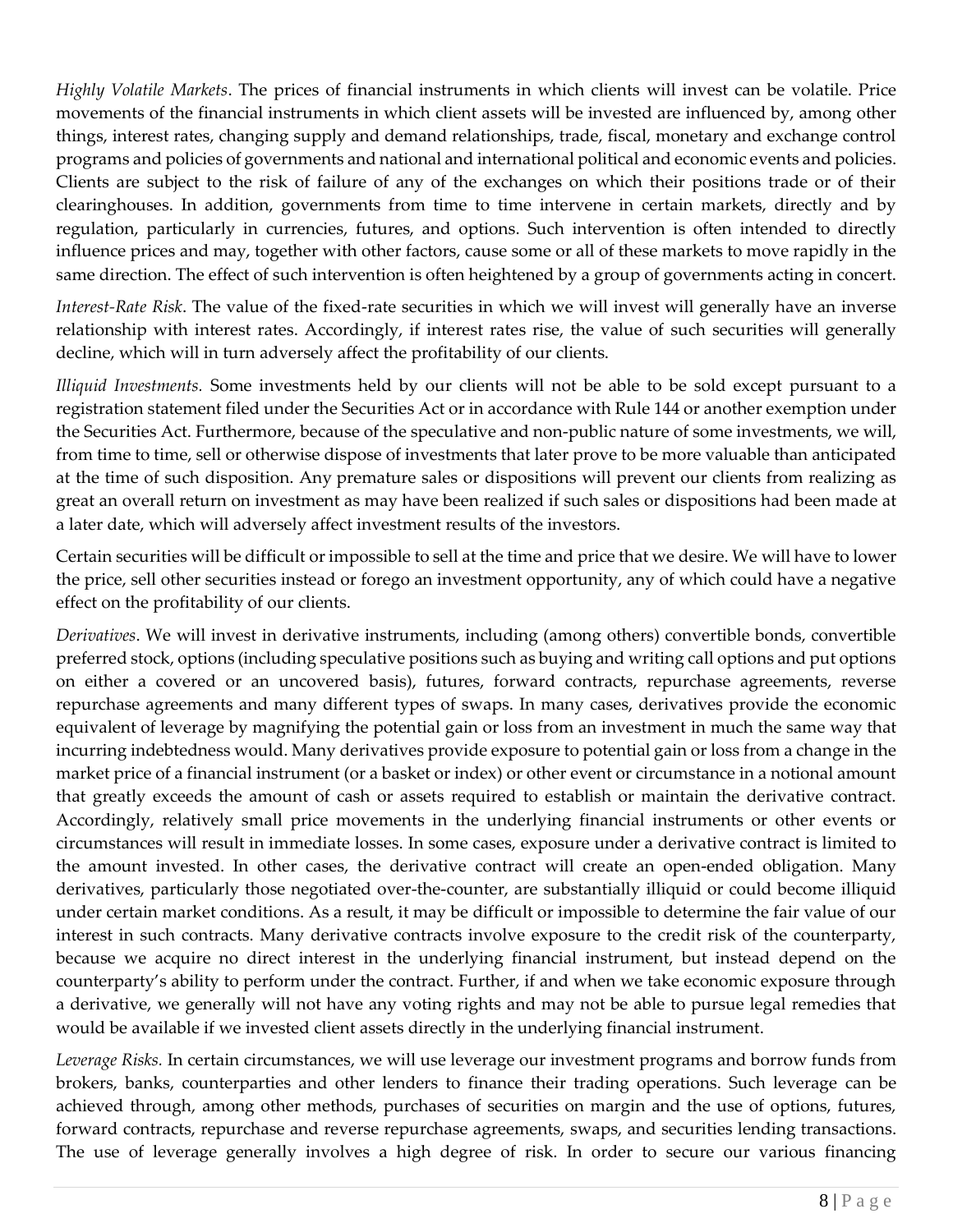arrangements, we may grant guaranties and pledge or otherwise transfer to lenders any of our clients' assets, including specific assets, pools of assets or interests in subsidiary entities.

The use of margin, derivatives and short-term borrowings will result in interest and financing costs to clients and create additional risks. If the value of a client's securities or derivatives positions falls below the margin or collateral levels required by a prime broker or other counterparty, additional margin or collateral deposits would be required. The failure to satisfy a margin or collateral call, or the occurrence of other material defaults under margin or other financing agreements, may trigger cross-defaults under such client's agreements with other brokers, lenders, clearing firms or counterparties, multiplying the adverse impact to the client. In addition, because the use of leverage will allow us to control positions worth significantly more than our clients' investments in those positions, the amount that our clients may lose in the event of adverse price movements will be high in relation to the amount of their investments.

In the event of a sudden drop in the value of our clients' assets, we might not be able to liquidate assets quickly enough to satisfy its margin or collateral requirements or other contractual obligations. In that event, our clients may become subject to claims of financial intermediaries that extended margin loans or other types of credit. Such claims could exceed the value of such assets of our clients. The banks, dealers and other counterparties that provide financing to our clients can apply essentially discretionary margin, haircut, financing, and collateral valuation policies. Changes by banks, dealers, and other counterparties in any of the foregoing may result in large margin or collateral calls, loss of financing and forced liquidations of positions at disadvantageous prices. There can be no assurance that we will be able to secure or maintain adequate financing, without which we and our clients may not continue to be viable.

*Limited Diversification and Risk Management Failures.* Though we attempt to diversify our clients' position, sector, and geographic exposures through use of certain position limits, at any given time, our clients' portfolios could not be diversified to any material extent, and, as a result, our clients could experience significant losses if general economic conditions, and, in particular, those relevant to the issuers whose securities are owned by our clients, decline. In addition, client accounts could become significantly concentrated in a limited number of issuers, types of financial instruments, industries, strategies, countries, or geographic regions, and any such concentration of risk may increase losses suffered by such clients. This limited diversity could expose clients to losses disproportionate to market movements in general. Other advisers pursue similar strategies, which creates the risk that many advisers may be forced to liquidate positions at the same time, reducing liquidity, increasing volatility, and exacerbating losses. Although we attempt to identify, monitor, and manage significant risks, these efforts do not take all risks into account and there can be no assurance that these efforts will be effective. Many risk management techniques are based on observed historical market behavior, but future market behavior may be entirely different. Any inadequacy or failure in our risk management efforts could result in material losses for clients.

*Competition.* The markets in which we expect to participate are extremely competitive. There can be no assurance that we will be able to identify or successfully pursue attractive investment opportunities in this environment. Clients should expect that their investments will involve substantially more company specific and market risk and associated volatility in the future than in the past. We compete with many firms, some of which may have substantially greater financial resources, more favorable financing arrangements, larger research staffs and more securities traders than are available to us.

*Default and Credit Risks.* We will invest client assets in debt obligations of both government and corporate issuers. These financial instruments involve the risk that the obligor either cannot or will not fulfill its obligations under the terms of the financial instrument. We and/or our clients assume credit risk to our brokers, custodians, and other counterparties in connection with brokerage arrangements, derivatives, and other contractual relationships. In evaluating credit risk, we often are dependent upon information provided by the obligor, which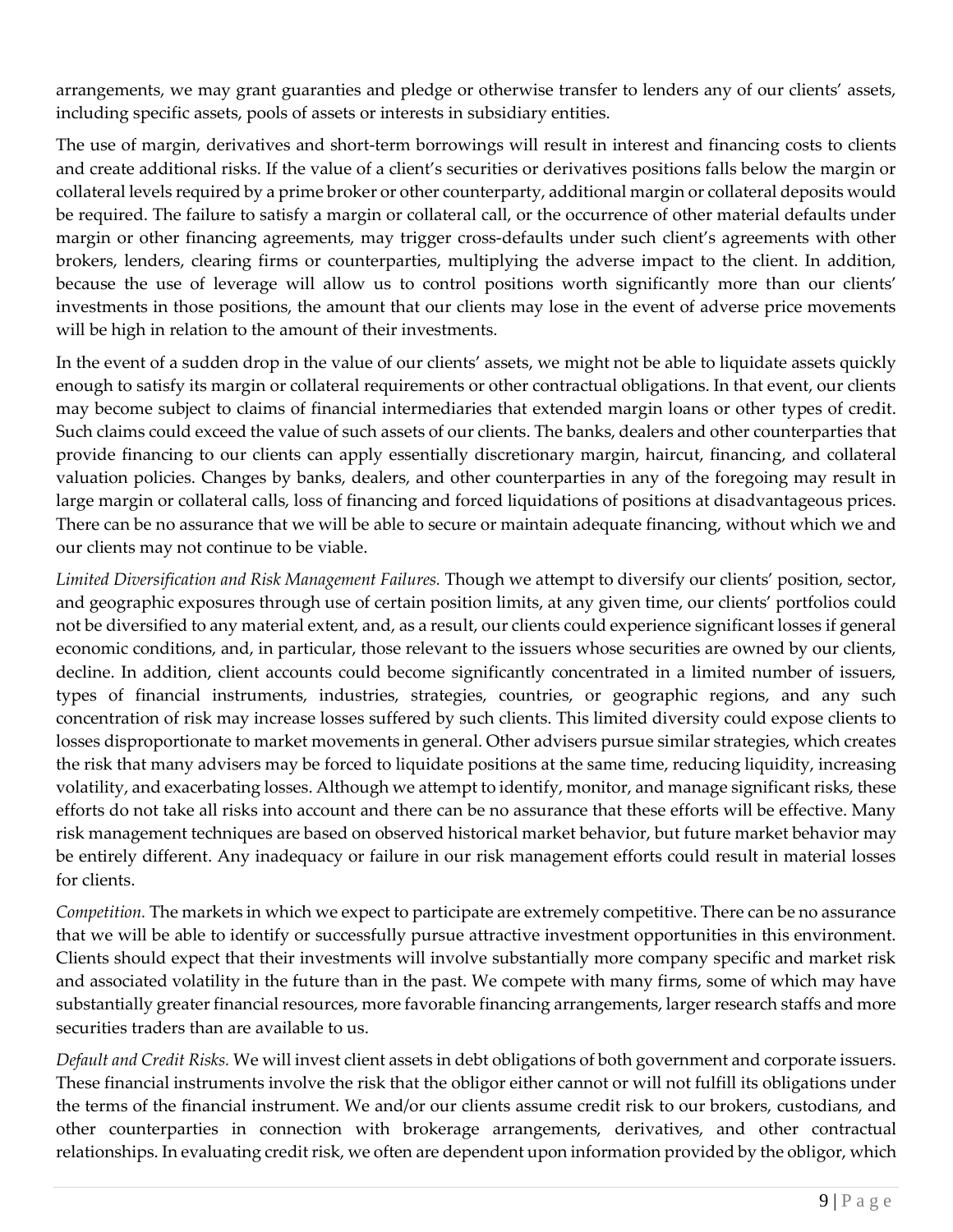may be materially inaccurate or fraudulent. Any actual default, or any circumstance that increases the possibility of such a default, could have a material adverse effect on clients.

*Relative Value and Directional Investments.* The success of clients depends on our ability to accurately predict future price movements or the convergence of market prices toward the theoretical values expected by us. Any such attempt to predict future price movements is inherently risky and inaccurate. Often, price movements will be determined by unanticipated factors, and our analysis of known factors may prove incorrect, in each case potentially leading to substantial losses to clients.

*Trading Decisions.* Our trading decisions will be based on fundamental, technical, and other analysis. Any factor that would lessen the prospect of major trends occurring in the future (such as increased governmental control of, or participation in, the financial markets) may reduce the prospect that a particular trading method or strategy will be profitable in the future. In the past, there have been periods without discernible trends and, presumably, such periods will continue to occur in the future. Moreover, any factor that would make it more difficult to execute trades at desired prices in accordance with the signals of the trading method or strategy (such as a significant lessening of liquidity in a particular market) would also be detrimental to profitability. Further, many advisers' trading methods utilize similar analyses in making trading decisions. Therefore, bunching of buy and sell orders can occur, which makes it more difficult for a position to be taken or liquidated. No assurance can be given that our strategies will be successful under all or any market conditions.

*"Widening" Risk.* For reasons not necessarily attributable to any of the risks set forth herein (for example, supply/demand imbalances or other market forces), the prices of the securities in which clients invest may decline substantially. In particular, purchasing assets at what will appear to be "undervalued" levels is no guarantee that these assets will not be trading at even more "undervalued" levels at a time of valuation or at the time of sale. It will not be possible to predict, or to hedge against, such "spread widening" risk.

*Multiple Levels of Expense.* We will impose management/advisory fees and other administrative fees and expenses. In addition, many outside managers will also impose performance-based fees or allocations on realized and unrealized appreciation in the value of client assets. If a client (other than an individual retirement account) invests through an outside manager, it will be required to pay to the outside manager, in addition to the advisory fees otherwise applicable to the account, the management fees and carried interest distributions charged by the outside manager. This results in greater expense and less return on investment than if such fees and expenses were not charged. In addition, performance-based allocations or fees could give an outside manager an incentive to make investment decisions that are more risky or speculative than they might otherwise have made without such arrangements. The multiple levels of fees and expenses will reduce overall profitability.

**THE FOREGOING RISK FACTORS DO NOT PURPORT TO BE A COMPLETE DESCRIPTION OF ALL OF THE RISKS ASSOCIATED WITH OUR INVESTMENT PROGRAM. CLIENTS SHOULD READ THIS BROCHURE AND ANY OTHER APPLICABLE ACCOUNT DOCUMENTS IN THEIR ENTIRETY BEFORE MAKING ANY INVESTMENT DECISIONS.**

## <span id="page-9-0"></span>**Item 9: Disciplinary Information**

<span id="page-9-1"></span>Not applicable

## **Item 10: Other Financial Industry Activities and Affiliations**

## *Relationship with a Firm Regulated by FINRA or the CFTC*

Our principals and employees do not have registrations with entities regulated by FINRA or the CFTC.

*Registration Relationships Material to this Advisory Business and Possible Conflicts of Interests* Our principals and employees do not have relationships with other entities material to this advisory business.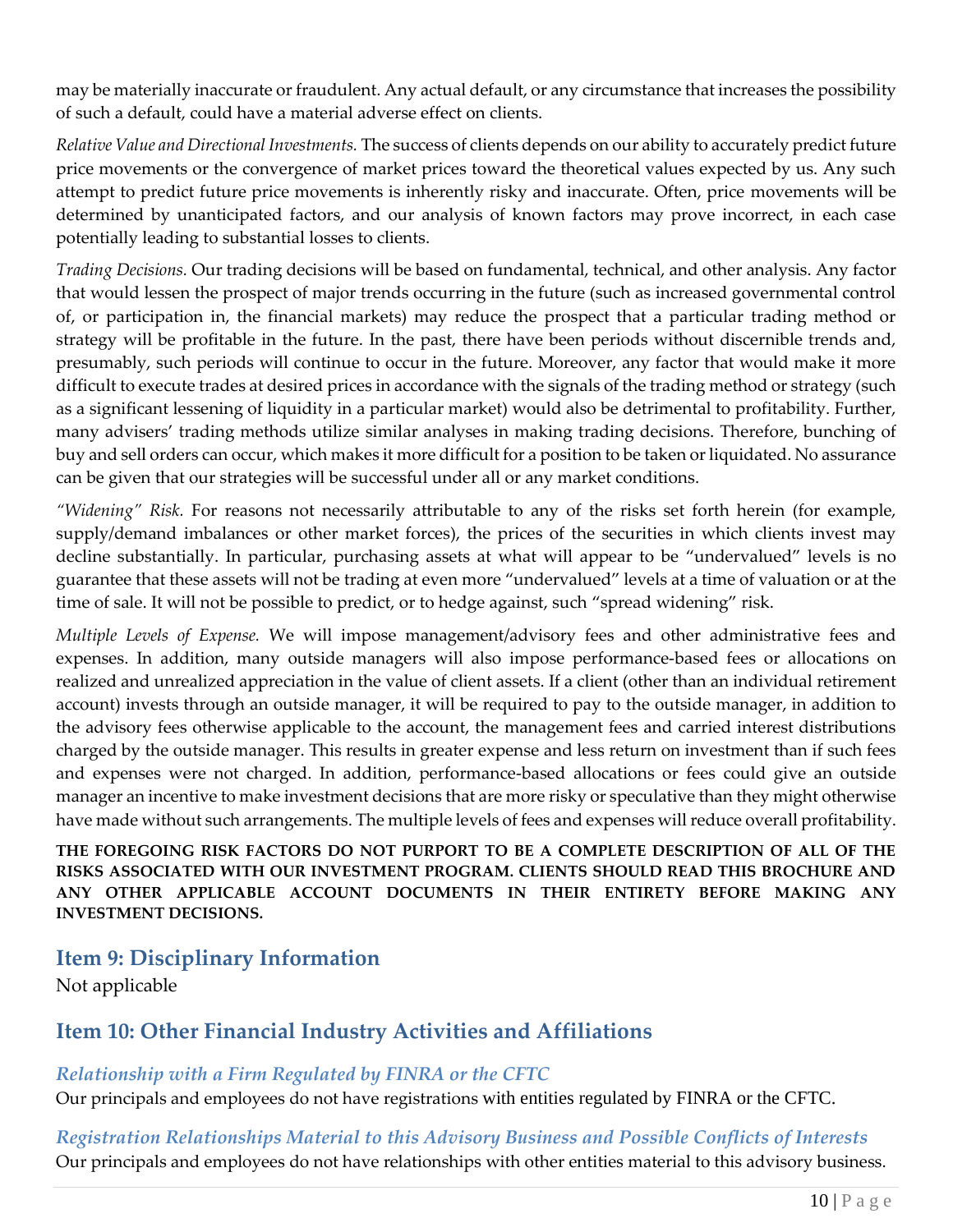### *Selection of Other Investment Advisers*

On occasion, for those clients that meet the necessary qualification thresholds, we will recommend investment in certain third-party private offerings that are managed by third-party investment advisers that are appropriately registered. The firm does not pay a referral fee for doing this.

# <span id="page-10-0"></span>**Item 11: Code of Ethics, Participation or Interest in Client Transactions and Personal Trading**

## *Code of Ethics*

We will adopt and implement a code of ethics, which will set forth standards of business conduct for our employees and principals. Our code of ethics will primarily be designed to educate employees about our philosophy regarding ethics and professionalism, emphasize our fiduciary duties to clients, encourage employees to comply with applicable laws, prevent the misuse of material non-public information, restrict the circulation of rumors and other forms of market abuse and address conflicts of interest that arise from personal trading by employees. Among other things, we will impose restrictions on all employees and principals relating to the purchase or sale of certain securities for their own accounts and the accounts of certain affiliated persons. Our code of ethics will require quarterly reporting of all personal securities transactions in covered securities and annual reports disclosing personal holdings of covered securities. Such reports will be reviewed by appropriate supervisory personnel. We will also maintain certain policies and procedures designed to prevent employees and principals from misusing material non-public information or trading the same security ahead of clients. We will furnish a copy of our code of ethics to our clients upon request.

#### *Personal Trading*

Subject to certain restrictions and requirements, our supervised persons generally will be permitted to buy and/or sell securities for their own personal accounts. Allowing supervised persons to purchase these securities could motivate those employees or principals to engage in "front-running," which is the practice of attempting to benefit from the increase in price resulting from recommendations to clients. To prevent this practice, we will closely monitor the investments made by our supervised persons.

## <span id="page-10-1"></span>**Item 12: Brokerage Practices**

#### *Selecting Brokerage Firms*

In general, we will have the authority to select the brokers and other counterparties to be used for client transactions and to negotiate commission rates and other monies paid by clients (subject to the terms and limitations set forth in the applicable investment management agreements and/or account documents). We will select broker-dealers on the basis of obtaining the best overall terms available, which we will evaluate based on a variety of factors, including, among other things: financial stability of the broker; the broker's "commission" rates or spread; the broker's inventory and availability of the security in question; research, custodial and other services provided by such brokers; websites and other related services; the size and type of the transaction; quality of execution; confidentiality; the operational facilities of the brokers involved (including back office efficiency); and the ability to handle a block order for securities and distribution capabilities. We could pay a commission in excess of that which another broker might have charged for effecting the same transactions, in recognition of the value of the brokerage or research services provided by the broker. Because commission rates in the United States as well as other jurisdictions are negotiable, selecting brokers on the basis of considerations which are not limited to applicable commission rates could at times result in higher transaction costs than would otherwise be obtainable.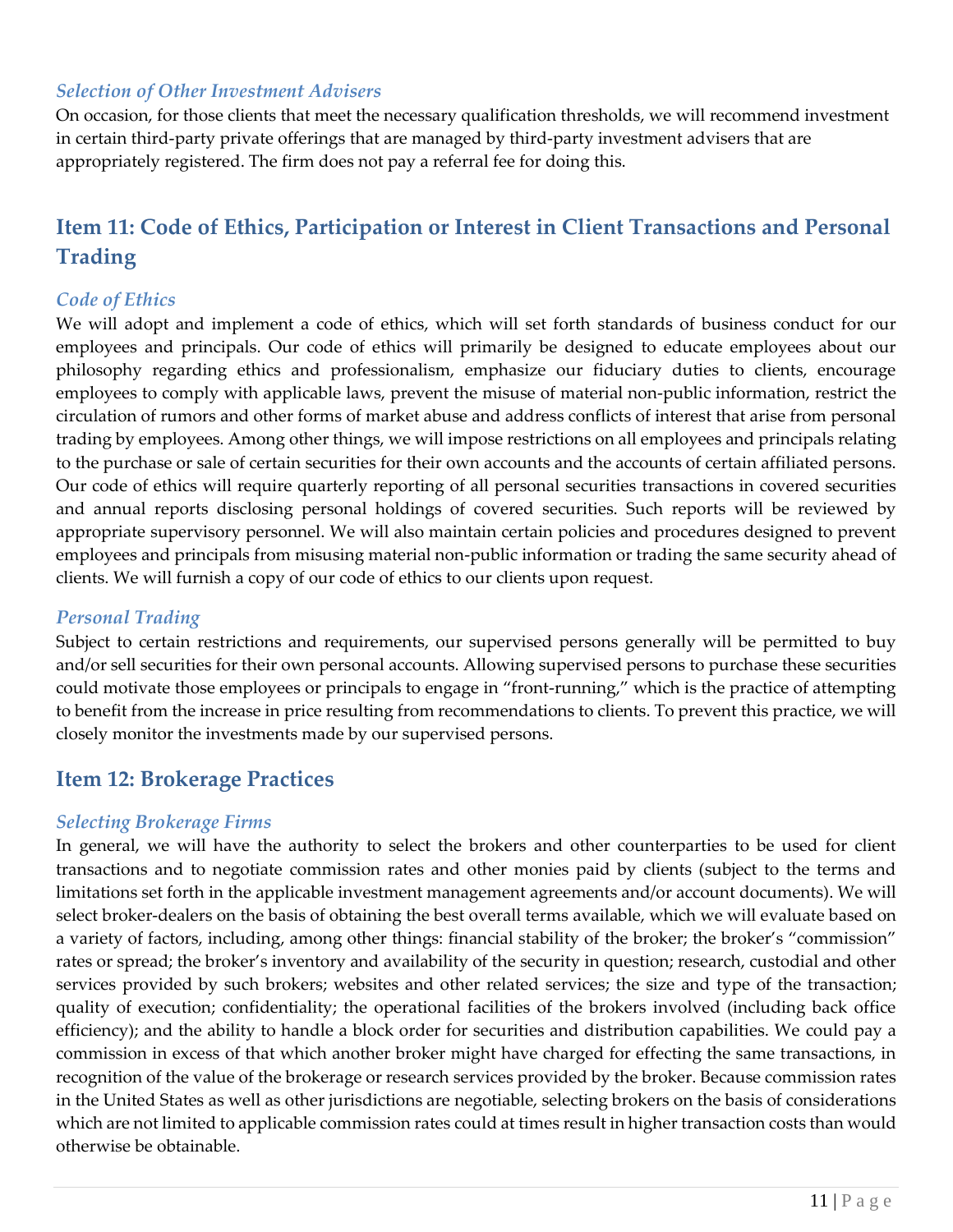## *Charles Schwab & Co., Inc.*

We generally recommend that our clients use Charles Schwab & Co., Inc. ("Schwab"), a registered broker-dealer, as their qualified custodian. We are independently owned and operated and are not affiliated with Schwab. Schwab generally will hold client assets in a brokerage account and buy and sell securities in such client's account when we instruct them to. While we recommend that our clients use Schwab as their qualified custodian and broker, each client is ultimately responsible for deciding whether to engage Schwab, and each client will open an account with Schwab by entering into account documentation directly with Schwab. We will not open accounts at Schwab on behalf of our clients, but we will assist our clients in doing so. Not all advisers recommend that their clients use a particular broker-dealer or other custodian. Even though a client's account is maintained at Schwab, we generally can still use other brokers to execute trades for such client's account as described in this brochure.

#### *Client Brokerage and Custody Costs*

For our clients' accounts that Schwab maintains, Schwab generally does not charge clients separately for custody services but is compensated by charging clients commissions or other fees on trades that it executes or that settle into clients' Schwab accounts. For some accounts, Schwab will charge clients a percentage of the dollar amount of assets in the account in lieu of commissions. In addition to commissions and asset-based fees, Schwab generally charges clients a flat dollar amount as a "prime broker" or "trade away" fee for each trade that we have executed by a different broker-dealer but where the securities bought or the funds from the securities sold are deposited (settled) into clients' Schwab accounts. These fees are in addition to the commissions or other compensation clients pay the executing broker-dealer. Because of this, in order to minimize clients' trading costs, we have Schwab execute most trades for clients' accounts. We have determined that having Schwab execute most trades is consistent with our duty to seek "best execution" of clients' trades. Best execution means the most favorable terms for a transaction based on all relevant factors, including those listed above. **See "Selecting Brokerage Firms" above.**

#### *Products and Services Available to us from Schwab*

Schwab Advisor Services™ (formerly called Schwab Institutional®) is Schwab's business serving independent investment advisory firms like us. They provide us and our clients with access to its institutional brokerage services (trading, custody, reporting, and related services), many of which are not typically available to Schwab retail customers. Schwab also makes available various support services. Some of those services help us manage or, administer our clients' accounts, while others help us manage and grow our business. Schwab's support services are generally available on an unsolicited basis (we do not have to request them) and at no charge to us. Following is a more detailed description of Schwab's support services:

**Services that benefit our clients.** Schwab's institutional brokerage services include access to a broad range of investment products, execution of securities transactions, and custody of client assets. The investment products available through Schwab include some to which we might not otherwise have access or that would require a significantly higher minimum initial investment by our clients. Schwab's services described in this paragraph generally benefit our clients and their accounts.

**Services that will not directly benefit our clients.** Schwab also makes available to us other products and services that benefit us but will not directly benefit clients or their accounts. These products and services assist us in managing and administering our clients' accounts. They include investment research, both Schwab's own and that of third parties. We will use this research to service all or a substantial number of our clients' accounts, including accounts not maintained at Schwab. In addition to investment research, Schwab also makes available software and other technology that:

• Provide access to client account data (such as duplicate trade confirmations and account statements);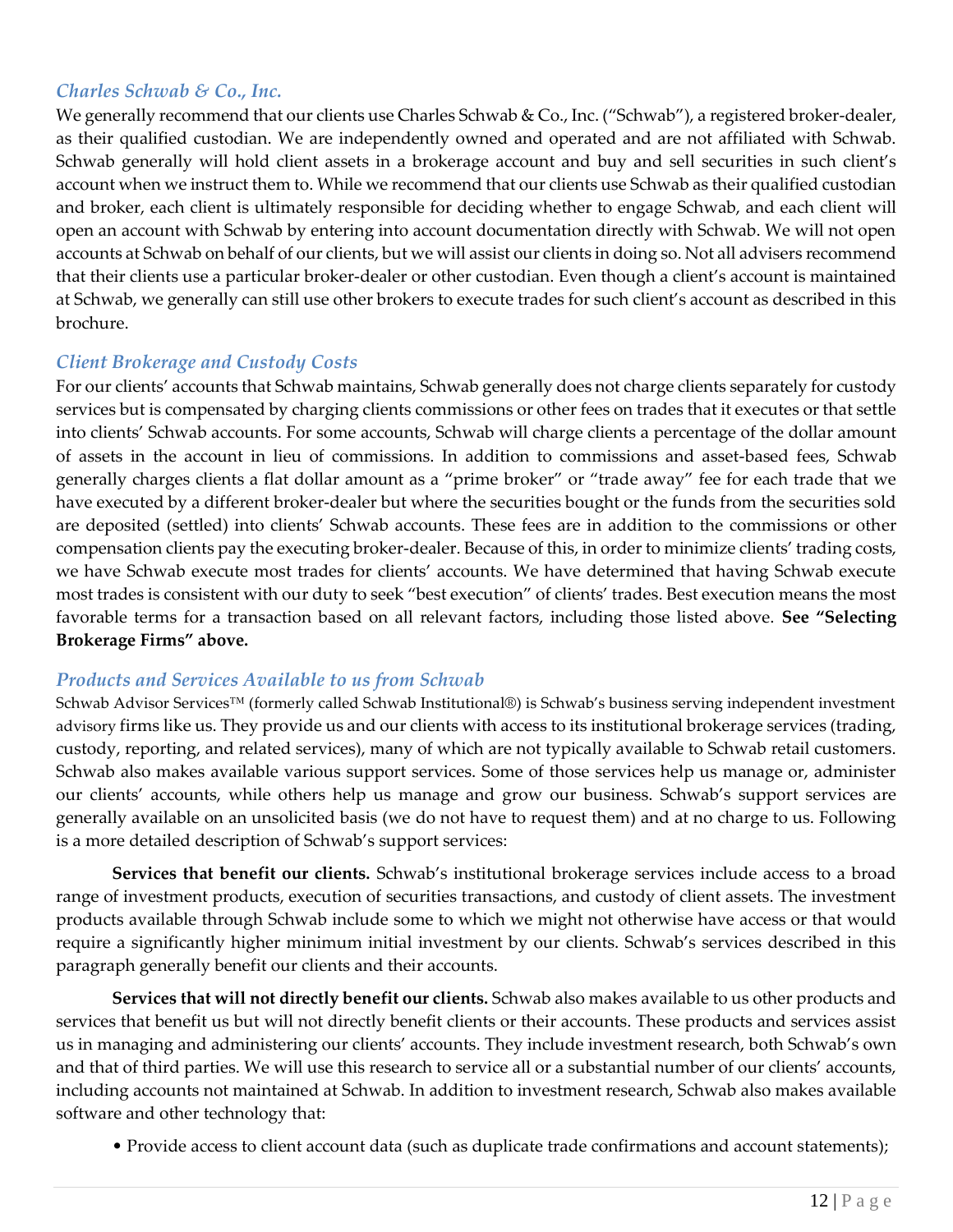- Facilitate trade execution and allocate aggregated trade orders for multiple client accounts;
- Provide pricing and other market data;
- Facilitate payment of our fees from our clients' accounts; and
- Assist with back-office functions, recordkeeping, and client reporting.

**Services that generally benefit only us.** Schwab also offers other services intended to help us manage and further develop our business enterprise. These services include:

- Educational conferences and events;
- Consulting on technology, compliance, legal, and business needs;
- Publications and conferences on practice management and business succession; and
- Access to employee benefits providers, human capital consultants, and insurance providers.

Schwab will provide some of these services itself. In other cases, it will arrange for third-party vendors to provide the services to us. Schwab will also discount or waive its fees for some of these services or pay all or a part of a third party's fees. Schwab will also provide us with other benefits, such as occasional business entertainment of our personnel.

#### *Our Interest in Schwab's Services*

The availability of these services from Schwab benefits us because we do not have to produce or purchase them. We do not have to pay for Schwab's services. These services are not contingent upon us committing any specific amount of business to Schwab in trading commissions or assets in custody. We have an incentive to recommend that clients maintain clients' account with Schwab, based on our interest in receiving Schwab's services that benefit our business rather than based on clients' interest in receiving the best value in custody services and the most favorable execution of clients' transactions. This is a conflict of interest. We believe, however, that our selection of Schwab as custodian and broker is in the best interests of our clients. Our selection is primarily supported by the scope, quality, and price of Schwab's services and not Schwab's services that benefit only us. **See "Selecting Brokerage Firms" above.**

#### *Best Execution*

In placing orders for the purchase and sale of securities, we will seek best net execution, which includes both commissions and execution prices. Orders will be placed with brokers or dealers which we believe to be responsible and provide effective execution of client orders under conditions most favorable to client accounts.

#### *Soft Dollar Practices*

We will seek to obtain the lowest possible price for client transactions, and we do not intend to use soft dollars generated by client accounts to obtain products and services. Nevertheless, we will receive research from brokers who execute portfolio transactions for our clients. This research generally will be used to service all client accounts (to the extent such research is applicable to our clients). We will not formally commit to invest any particular level of commissions to brokers who provide research services. Research from brokers through which portfolio transactions for us are executed will include research reports on particular industries and companies, economic surveys and analyses, recommendations as to specific securities, online quotations, news and research services, access to an electronic communication network for order entry and account information, participation in broker-dealer sponsored research and capital introduction conferences and other services providing lawful and appropriate assistance to us in the performance of investment decision-making responsibilities on behalf of clients. We will benefit by not having to produce or pay for research, and receipt of such research or other products or services will create an incentive for us to select or direct more business to particular brokers. We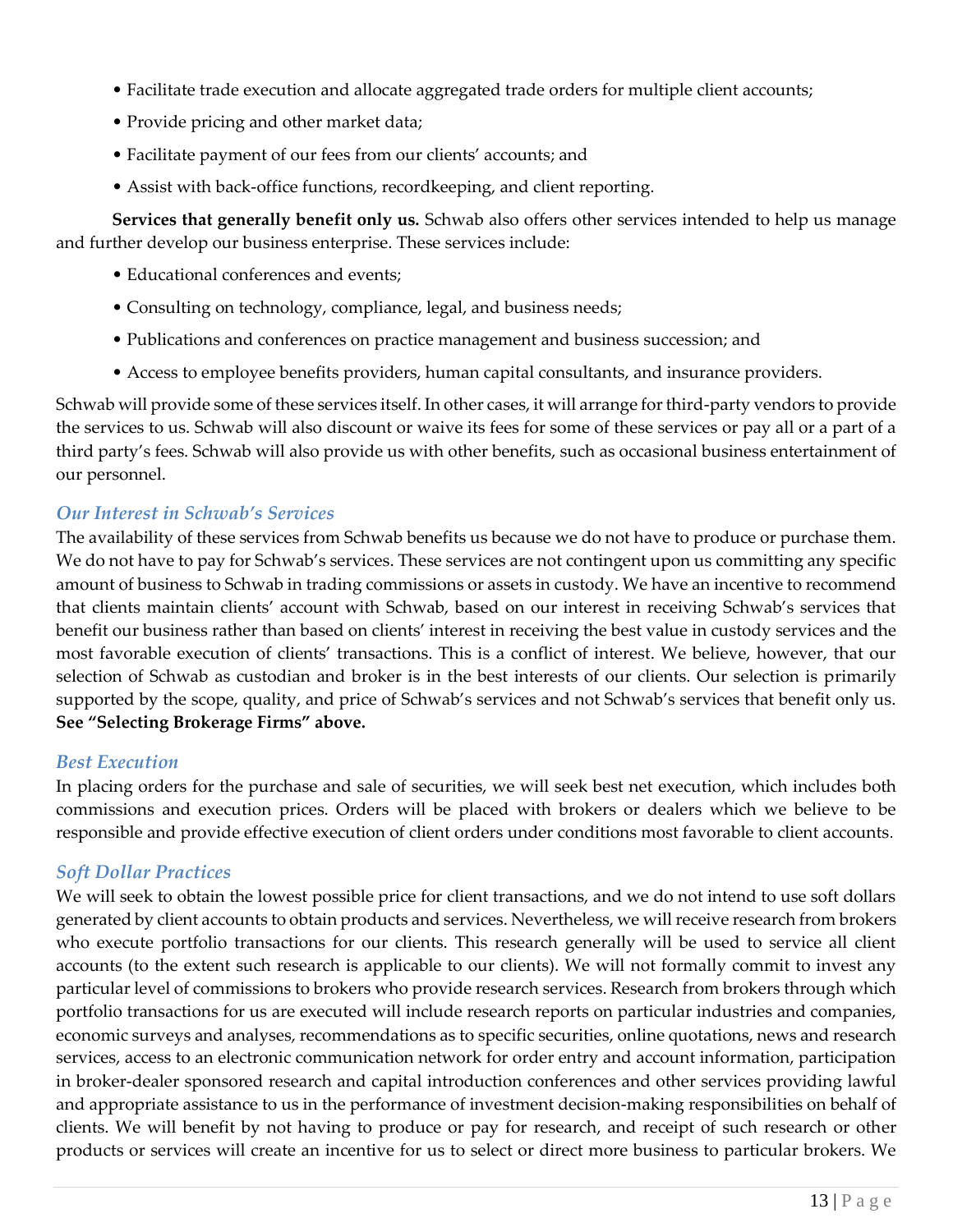understand that the benefits received through our relationship with broker-dealers generally do not depend upon the amount of transactions directed to, or the amount of assets custodied by, the broker-dealers. We expect that all research reports received in connection with client-related matters will be within the limitations set forth in Section 28(e) of the Securities Exchange Act of 1934, as amended.

## *Brokerage for Client Referrals*

We do not receive client referrals from brokers.

## *Directed Brokerage*

We do not permit our clients to direct the brokers to be used in executing transactions for their accounts.

## *Aggregation of Client Trades*

We will aggregate or "bunch" trade orders for multiple clients from time to time when it would be in the clients' best interests to do so. Aggregated orders will be allocated among applicable clients on a fair and equitable basis under the circumstances, but generally *pro rata* per applicable client account.

## *Allocation of Investment Opportunities*

We will generally allocate investment opportunities among clients in a manner we believe to be fair and equitable under the circumstances. If we have determined to invest in the same direction in the same investment at the same time for more than one of our clients, we will generally place orders for all such accounts simultaneously. If all such orders are not filled at the same price, we will, to the extent possible, allocate the trades such that the order for each client is filled at the average price. Similarly, if an order on behalf of more than one client cannot be fully executed under prevailing market conditions, we will allocate the trades among different clients on a *pro rata* basis based on contributed capital.

# <span id="page-13-0"></span>**Item 13: Review of Accounts**

## *Reviews of Accounts*

Our principals will conduct reviews of client accounts and their investments on at least a quarterly basis. Each client account will be assigned to a specific employee or principal, who will be responsible for conducting such periodic reviews and monitoring adherence to the specific guidelines for such client. Reviews will be performed by the responsible employee or principal on asset allocations and performance on a regular basis, in order to maintain the consistency with such client's investment guidelines.

## *Additional Reviews*

While we will generally conduct reviews of client accounts and their investments on at least a quarterly basis, we will conduct additional or more frequent reviews under certain circumstances, including changes in market or economic conditions or changes in a client's investment objectives or financial situation.

## *Reports*

We generally will provide reports and/or other information to our clients upon request. On at least a quarterly basis, we generally provide each advisory client with (a) a report of the account's assets and liabilities, (b) an accounting of all brokerage commissions and other expenses incurred on behalf of the account, and (c) a report on the account's performance. We also from time to time will provide such other information and reports relating to client accounts as clients may reasonably request. Generally, all such reports are written. **Clients are urged to compare any reports they receive from us with the statements provided by their custodians.**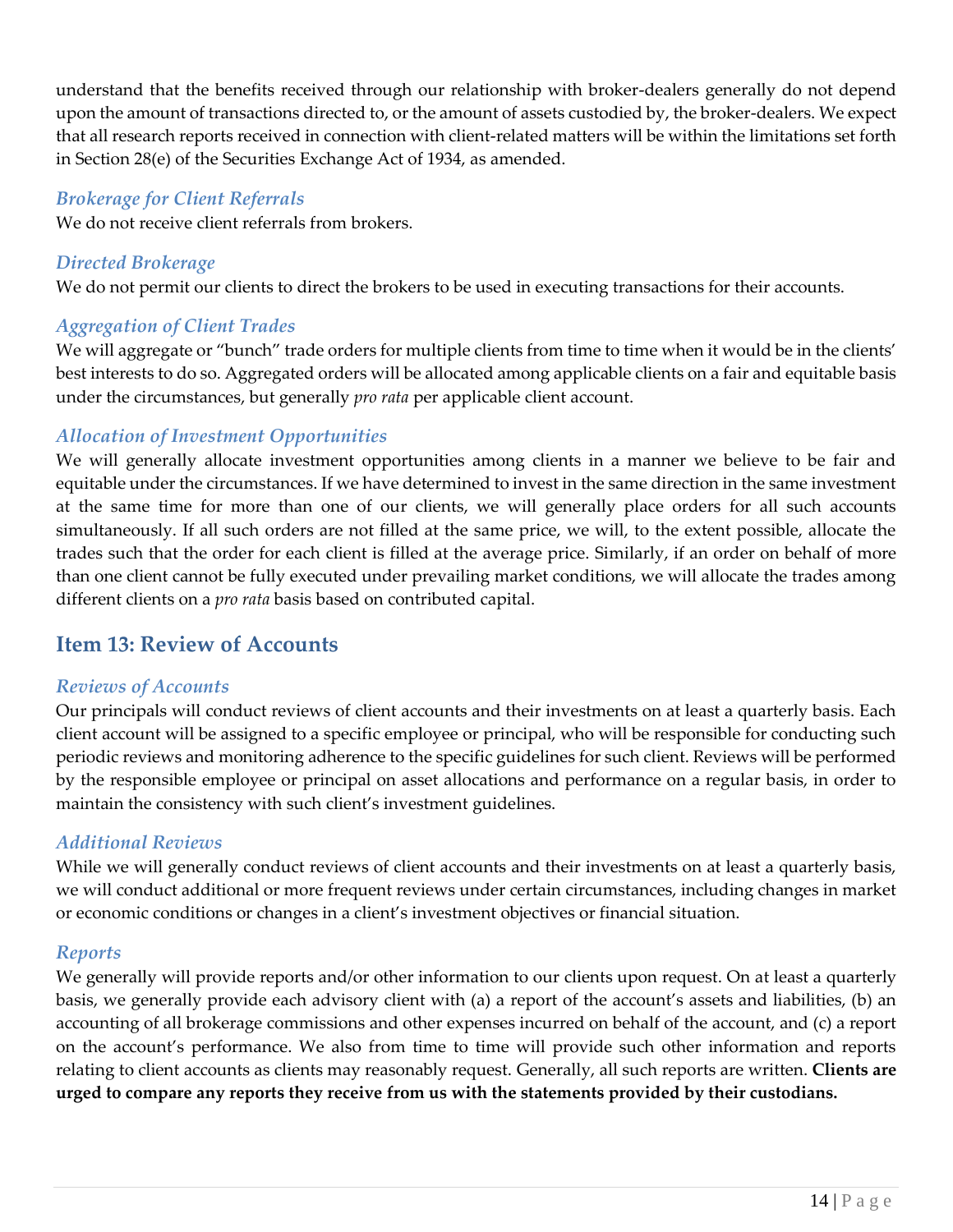# <span id="page-14-0"></span>**Item 14: Client Referrals and Other Compensation**

#### *Third Party Compensation*

We receive an economic benefit from Schwab in the form of the support products and services it makes available to us and other independent investment advisors whose clients maintain their accounts at Schwab. These products and services, how they benefit us, and the related conflicts of interest are described in Item 12. The availability to us of Schwab's products and services is not based on us giving particular investment advice, such as buying particular securities for our clients. Except as otherwise described herein and in Item 12, we do not expect to receive any economic benefit from any non-advisory client for providing investment advice or other advisory services to our clients. **See Item 12 above.**

#### *Referrals*

The Advisor engages independent solicitors to provide client referrals. If a client is referred to us by a solicitor, this practice is disclosed to the client in writing by the solicitor and the Advisor pays the solicitor out of its own funds—specifically, the Advisor generally pays the solicitor a portion of the advisory fees earned for managing the capital of the client or investor that was referred. The use of solicitors is strictly regulated under applicable federal and state law. The Advisor's policy is to fully comply with the requirements of Rule 206(4)-3, under the Investment Advisers Act of 1940, as amended, and similar state rules, as applicable.

The Advisor receives client referrals from solicitors that are independent of and unaffiliated with the Advisor and there is no employee relationship between them. These solicitors do not supervise the Advisor and have no responsibility for the Advisor's management of client portfolios or the Advisor's other advice or services. The Advisor pays each solicitor an on-going fee for each successful client referral. This fee is usually a percentage of the advisory fee that the client pays to the Advisor ("Solicitation Fee"). The Advisor will not charge clients referred through solicitors any fees or costs higher than its standard fee schedule offered to its clients.

Additionally, we offer compensation to our employees for referrals.

## <span id="page-14-1"></span>**Item 15: Custody**

We are deemed to have, custody of a client's cash and securities to the extent that we have the authority to deduct advisory fees directly from clients' accounts. We do not intend to have physical possession of the cash or securities in client accounts at any time. In general, all cash and securities owned by clients will be held by one or more qualified custodians that are appointed by such clients pursuant to separate custody or other agreements. We generally recommend that clients utilize the custodial, brokerage, clearing and other services of Charles Schwab. **Clients receive account statements, at least quarterly, directly from Charles Schwab (and/or other applicable custodians) and should carefully review those statements. We urge clients to compare the account statements they receive from their qualified custodian(s) with any reports that they receive from us.**

If we have, or are deemed to have, custody of client cash and securities on a basis other than the deduction of our fees, such cash and securities will (to the extent required by Rule 206(4)-2 under the Advisers Act) be verified by a surprise examination at least once each calendar year by a PCAOB-registered independent public accountant.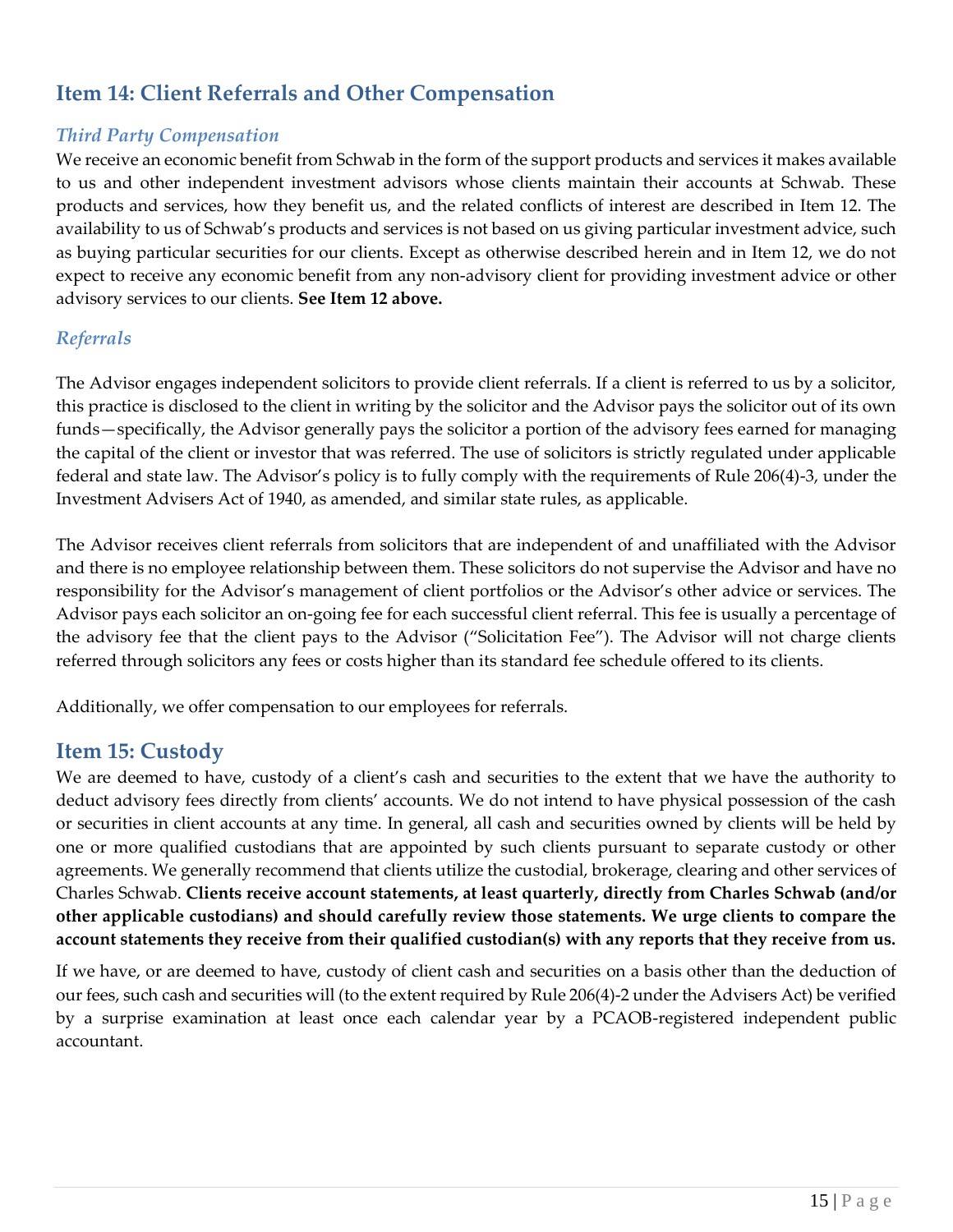# <span id="page-15-0"></span>**Item 16: Investment Discretion**

#### *Discretionary Authority*

Generally, we will have discretionary power and authority over the types of financial instruments to be bought or sold, as well as the amount to be bought or sold on behalf of our clients (subject to any restrictions and limitations set forth in the account documents of our clients). We will also have the authority to determine the broker-dealer or other counterparty to be used for transactions and the negotiation of commission rates and other consideration to be paid by clients.

On occasion, we may recommend an investment product that will require a client signature for purchase. For example, for those clients that meet the necessary qualification thresholds, we have recommended investment in certain third-party private offerings.

#### *Limited Power of Attorney*

Each client will provide us with a limited power of attorney to enable us to conduct authorized trading on its behalf.

## <span id="page-15-1"></span>**Item 17: Voting Client Securities**

We have the power and authority to vote and execute all proxies with respect to securities held in client accounts in accordance with proxy voting procedures and guidelines. Clients shall forward, and shall instruct custodian to forward, all proxy materials and related shareholder communications to us upon receipt. We will not be liable or responsible to client with respect to the voting of proxies or other corporate actions if the proxy materials and related shareholder communications are not received in a timely manner. We will have no obligation to furnish clients with any proxies, notices of shareholders' meetings, and other proxy-related literature customarily mailed to shareholders. A copy of our proxy voting policy and procedures, together with information on how we voted client's proxies, is available upon request.

## <span id="page-15-2"></span>**Item 18: Financial Information**

We do not have any financial commitment that impairs our ability to meet contractual and fiduciary commitments to our clients, nor have we been the subject of any bankruptcy proceeding.

Pursuant to the guidance provided by our lender, the Small Business Administration, and the Department of Treasury, the firm applied for and received a Paycheck Protection Program loan. We anticipate that this loan will be repaid or forgiven, again, in accordance with the guidance provided by our lender, the Small Business Administration and the Department of Treasury.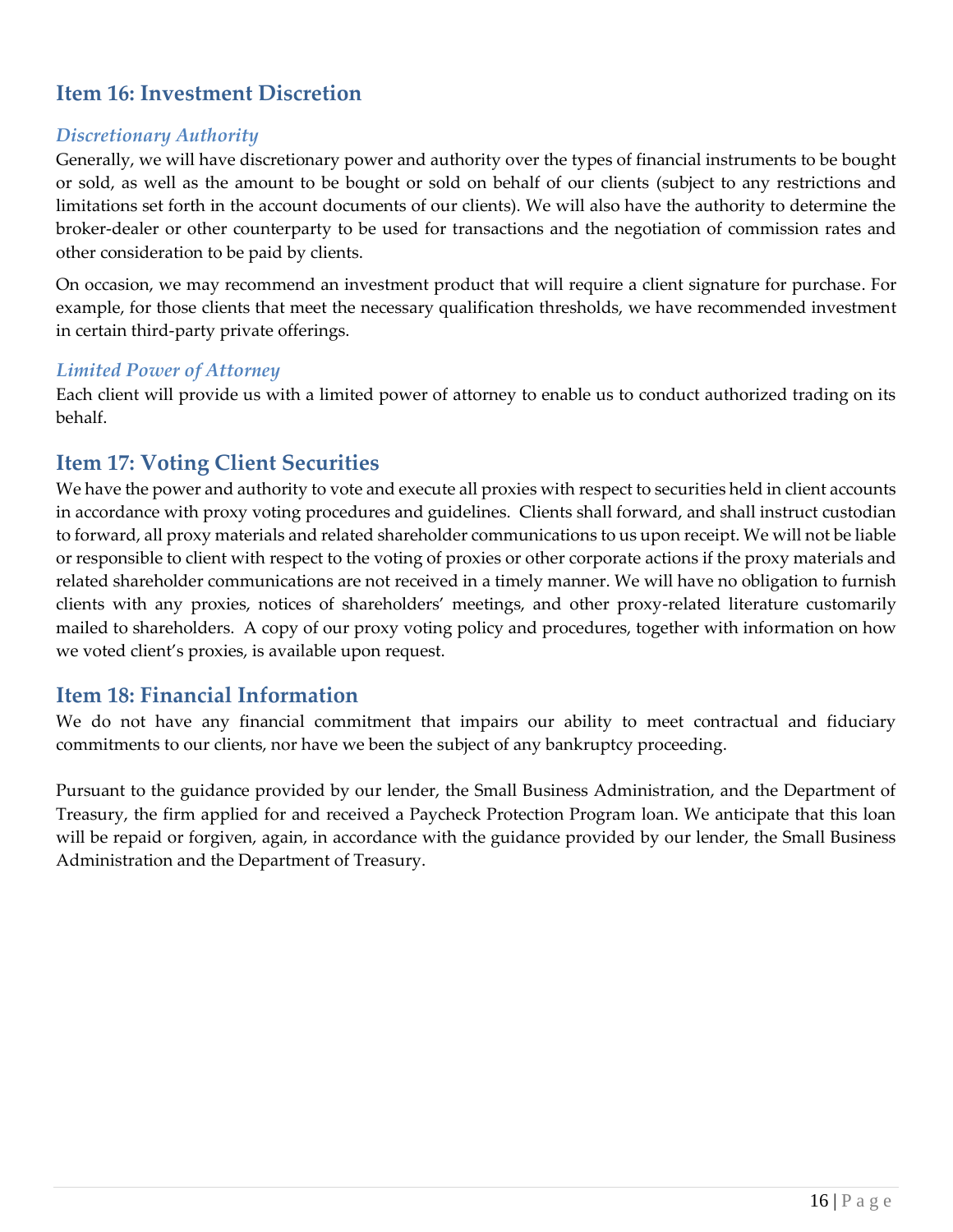# **CLEAR ROCK ADVISORS, LLC**

## **Form ADV Part 2B for CHARLES F. HALL, JR**

*707 Hill Country Drive, Suite 114 Kerrville, , TX 78028 (512) 735-0222 or (830) 315-2555 [www.clearrockadvisors.com](http://www.clearrockadvisors.com/) CRD Number: 5217295*

March 2022

**THIS BROCHURE SUPPLEMENT PROVIDES INFORMATION ABOUT CHARLES F. HALL, JR. THAT SUPPLEMENTS CLEAR ROCK ADVISORS, LLC'S BROCHURE. YOU SHOULD HAVE RECEIVED A COPY OF THAT BROCHURE. PLEASE CONTACT CLEAR ROCK ADVISORS, LLC AT (512) 735-0222, IF YOU DID NOT RECEIVE CLEAR ROCK ADVISORS, LLC'S BROCHURE OR IF YOU HAVE ANY QUESTIONS ABOUT THE CONTENTS OF THIS SUPPLEMENT.**

**Additional information about Charles F. Hall, Jr. is available on the SEC's website at www.adviserinfo.sec.gov.**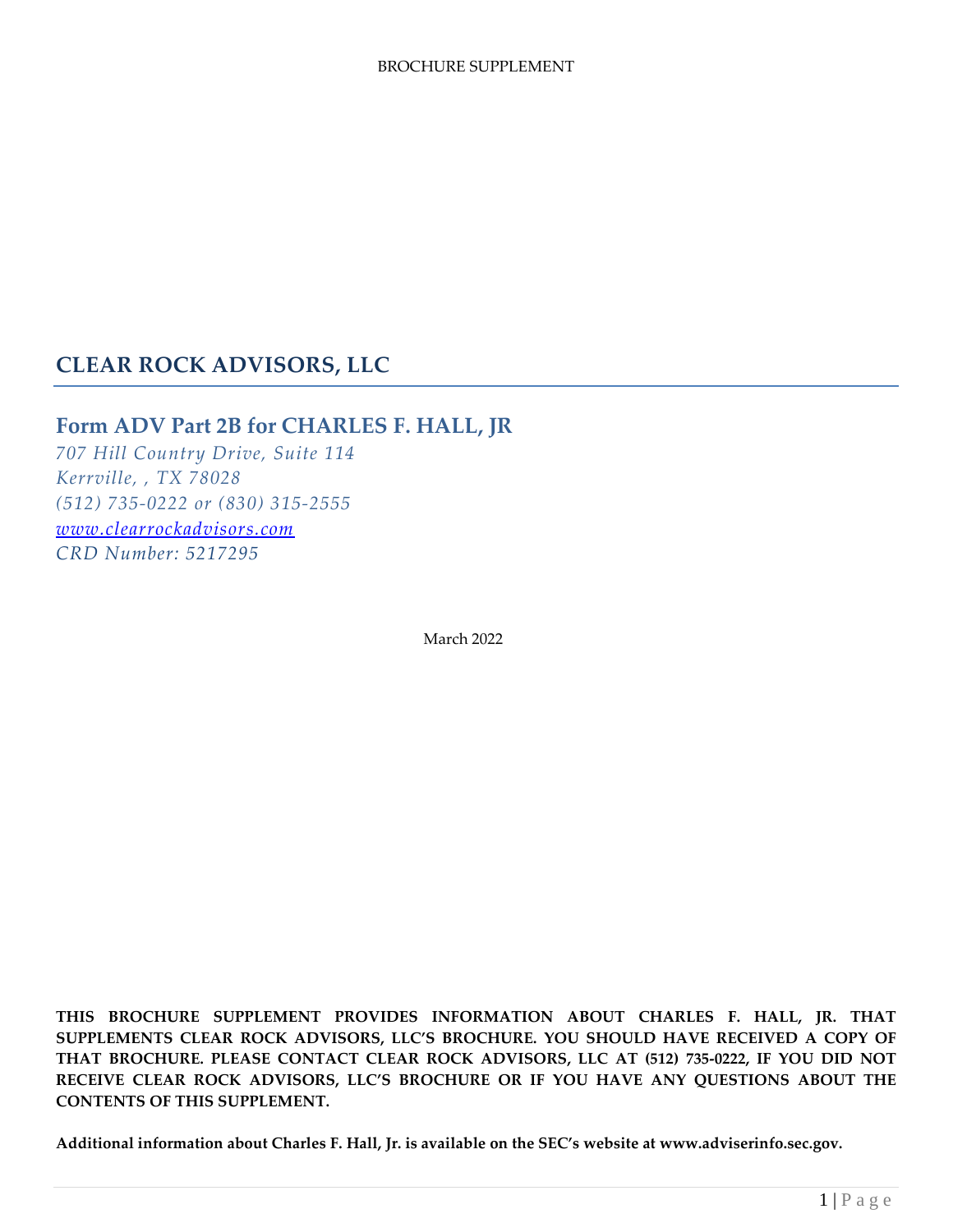## *Item 2: Educational Background and Experience*

Mr. Hall was born in 1968. He earned a Master of Business Administration from the University of Houston-Clear Lake and a Bachelor of Business Administration in finance from Texas State University. Mr. Hall is a co-founder of and serves as Chairman of Clear Rock Advisors, LLC. His responsibilities include providing strategic leadership and directing client strategy efforts. Prior to founding Clear Rock Advisors, Mr. Hall served as Director of Private Client Services for Matterhorn Capital. Prior to Matterhorn Capital, Mr. Hall served as the Director of Fixed Income at South Texas Money Management, Ltd., a boutique investment firm in San Antonio, Texas. Before that, he was Vice Chairman of the Board, CEO, and Chief Investment Officer of Maxim Bank, which was thereafter sold to Southwest Bank of Texas and is now a part of Zions Bancorporation. While at Southwest Bank, he served as Executive Vice President and Treasurer. His primary responsibilities included management of interest rate risk, liquidity, balance sheet, and merger and acquisition analysis. In addition, he consulted on the bank's fixed income strategies for its \$2 billion investment portfolio. He also chaired the bank's asset/liability committee. Mr. Hall began his career as a Senior Trust Officer with Maxim Bank in League City, Texas, where he managed the bank's fixed income investment portfolio of \$200 million.

He formerly served on the University of Houston-Clear Lake President's Development Board and Advisory Council, as well as on the Board of Directors for the Bay Area Houston Economic Partnership. Mr. Hall is a 2013 recipient of the University of Houston – Clear Lake Distinguished Alumni Award.

#### *Item 3: Disciplinary Information*

Mr. Hall has not been involved in any legal or disciplinary events related to past or present investment clients.

#### *Item 4: Other Business Activities*

Mr. Hall is not actively engaged in any other investment-related business or occupation outside of Clear Rock Advisors, LLC. Mr. Hall is not registered and has no application pending to register, as a broker-dealer, registered representative of a broker-dealer, futures commission merchant ("FCM"), commodity pool operator ("CPO"), commodity trading advisor ("CTA") or an associated person of an FCM, CPO or CTA.

Mr. Hall does not receive commissions, bonuses or other compensation based on the sale of securities or other investment products, including as a broker-dealer or registered representative, and including distribution or service ("trail") fees from the sale of mutual funds.

Mr. Hall is not actively engaged in any other business or occupation for compensation, which provides a substantial source of his income or involves a substantial amount of his time.

#### *Item 5: Additional Compensation*

No person who is not a client provides an economic benefit to Mr. Hall for providing advisory services.

#### *Item 6: Supervision*

Clear Rock Advisors, LLC has a continuing responsibility to supervise all persons who act on its behalf in order to prevent violations of applicable securities laws. To fulfill this responsibility, Clear Rock Advisors, LLC has implemented procedures and a system for applying such procedures as part of its compliance manual that are reasonably expected to prevent and detect violations by all supervised persons, including Mr. Hall.

Clear Rock Advisors maintains a culture of compliance which applies to all officers and employees of the firm. Generally, Clear Rock Advisors functions as a team in a manner that information and/or advice provided to clients is reviewed and discussed as a team prior to presentation to the client and its subsequent implementation.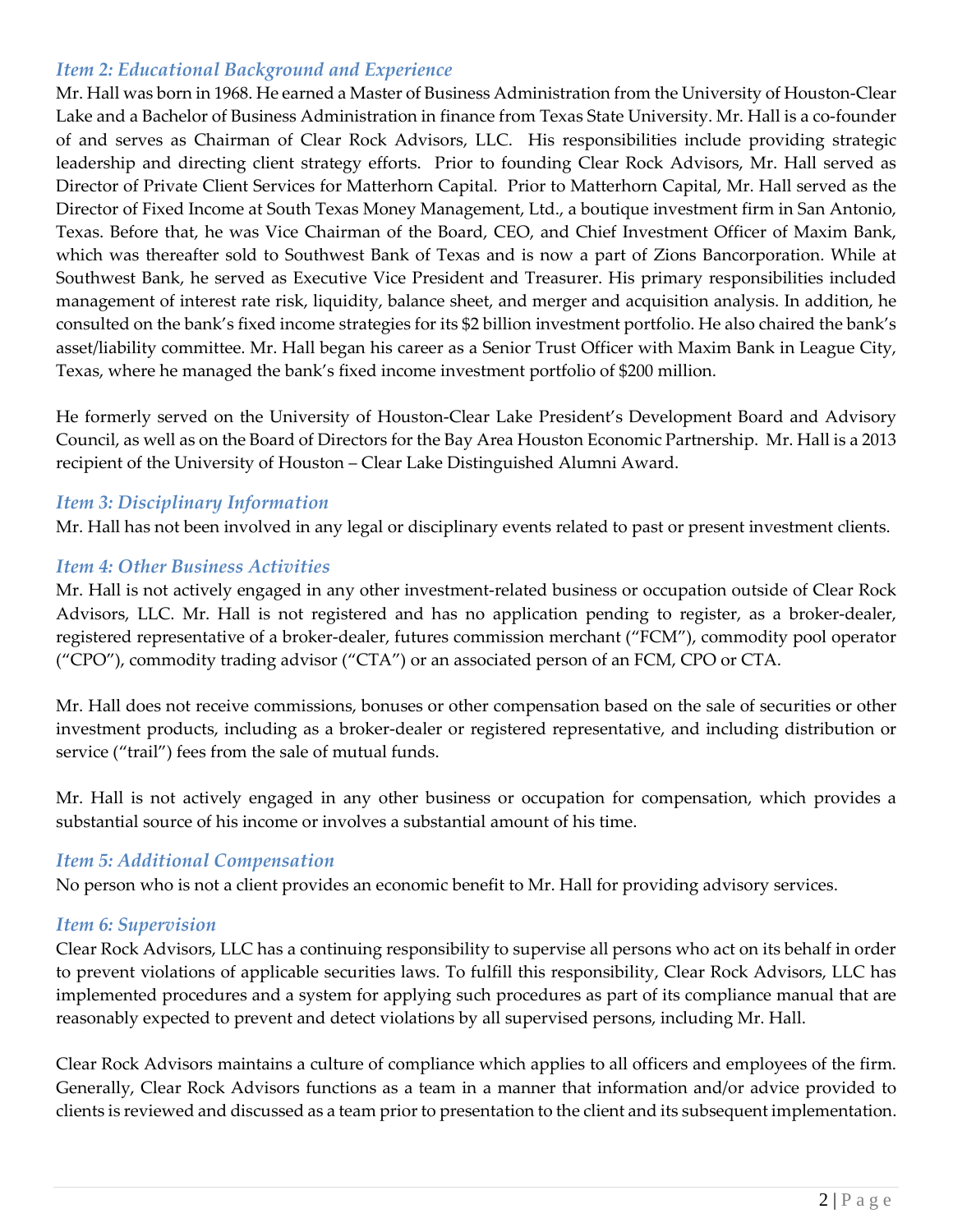William T. Sanders currently serves as Chief Compliance Officer of Clear Rock Advisors, LLC and is responsible for the implementation and administration of its compliance program. Mr. Sanders can be reached at (512) 735- 0222. Notwithstanding the foregoing, Mr. Hall is a principal of Clear Rock Advisors, LLC and, as such, has no direct supervisor.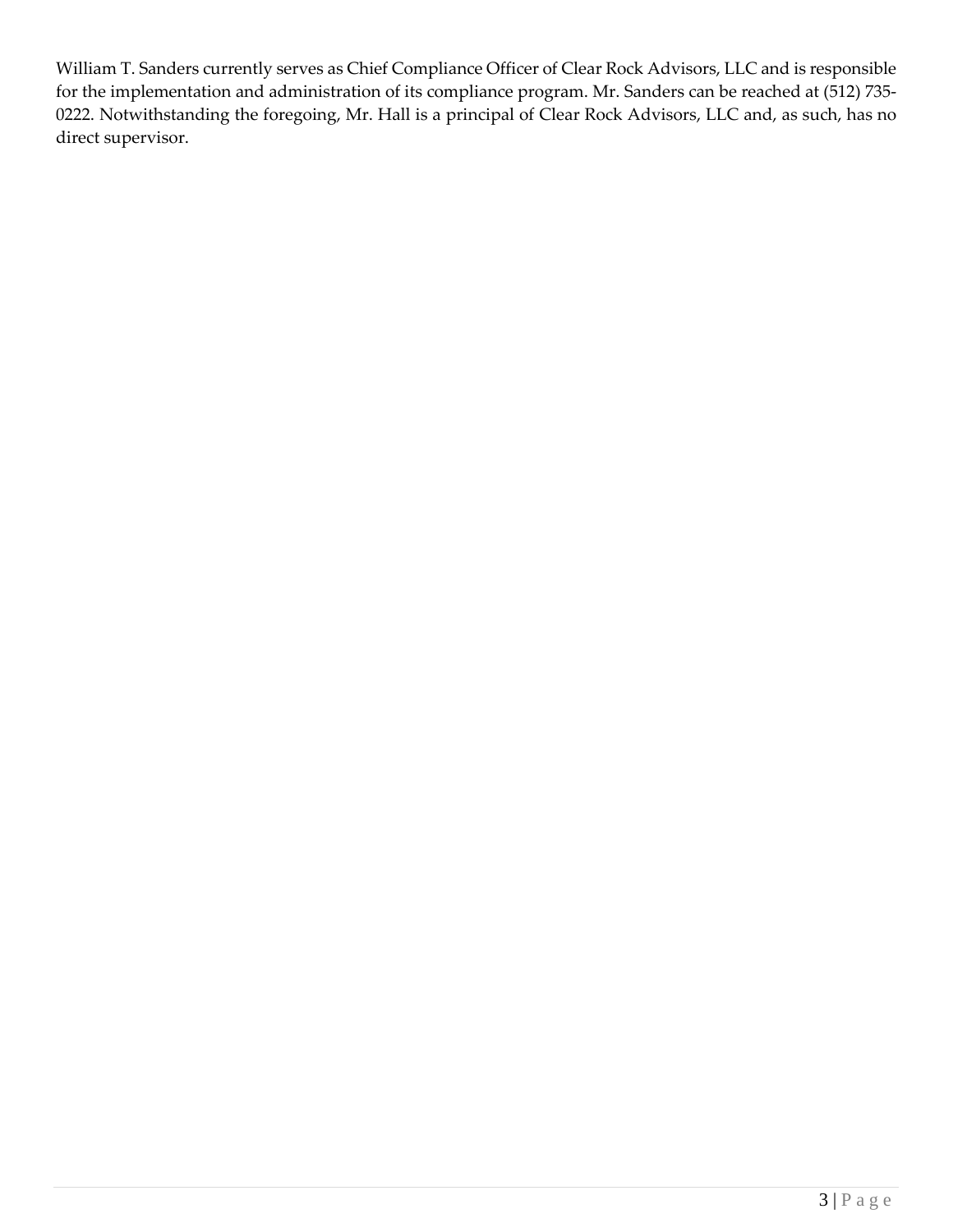# **CLEAR ROCK ADVISORS, LLC**

## **Form ADV Part 2B for WILLIAM T. SANDERS**

*9020 N. Capital of Texas Highway Building I, Suite 345 Austin, TX 78759 (512) 735-0222 CRD Number: 3235351*

March 2022

**THIS BROCHURE SUPPLEMENT PROVIDES INFORMATION ABOUT WILLIAM T. SANDERS THAT SUPPLEMENTS CLEAR ROCK ADVISORS, LLC'S BROCHURE. YOU SHOULD HAVE RECEIVED A COPY OF THAT BROCHURE. PLEASE CONTACT CLEAR ROCK ADVISORS, LLC AT (512) 735-0222, IF YOU DID NOT RECEIVE CLEAR ROCK ADVISORS, LLC'S BROCHURE OR IF YOU HAVE ANY QUESTIONS ABOUT THE CONTENTS OF THIS SUPPLEMENT.**

**Additional information about William T. Sanders is available on the SEC's website at** [www.adviserinfo.sec.gov](http://www.adviserinfo.sec.gov/)**.**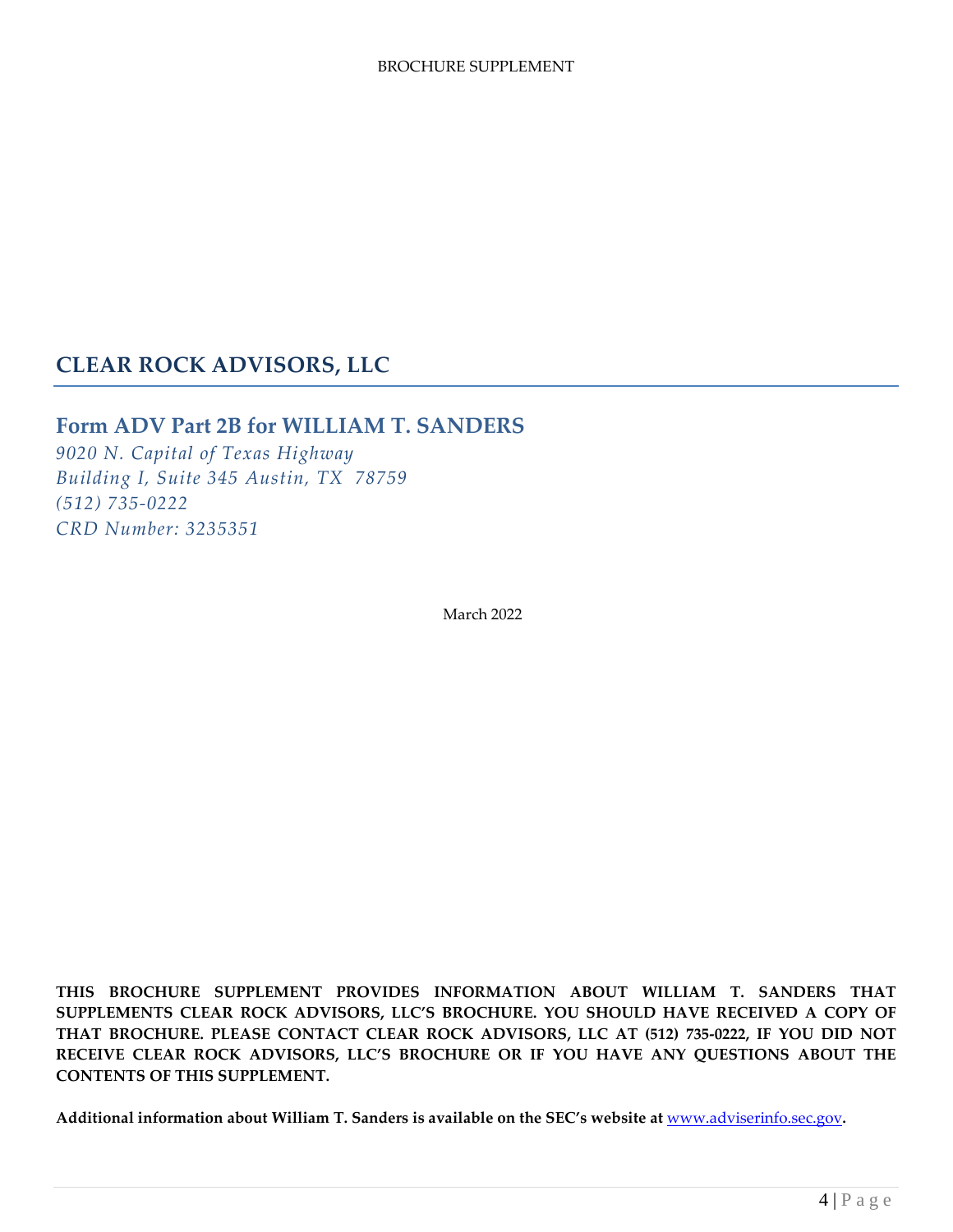## *Item 2: Educational Background and Experience*

Mr. Sanders was born in 1967. He received a Master of Business Administration from Texas State University and undergraduate degree from Ohio State University. Mr. Sanders is a co-founder of Clear Rock Advisors, LLC and serves as Chief Compliance Officer and Chief Executive Officer. His responsibilities include providing strategic leadership and operational management. Prior to founding Clear Rock Advisors, Mr. Sanders served as Director of Institutional Services for Matterhorn Capital, where he was responsible for the management of Matterhorn's Institutional Business unit. Prior to Matterhorn Capital, Mr. Sanders served as the Director of Wealth Management Services for Covenant Multifamily Offices, where he was responsible for the delivery and strategic expansion of the firm's wealth management and advisory services offerings. Before that, he was a Partner and Sales & Marketing Director for Smith Group Asset Management and Evermore Global Advisors, where he was responsible for distributing the firms' separately managed account and mutual fund investment strategies. Prior, he was Vice President and Regional Director for Envestnet Asset Management, where he provided professional consultation services to diverse financial advisory firms for a full suite of investment products, including mutual funds, separately managed accounts and alternative investments. He began his career in financial services as Vice President and Director of the Southwest Region for Lockwood Financial Services, now a subsidiary of the Bank of New York.

#### *Item 3: Disciplinary Information*

Mr. Sanders has not been involved in any legal or disciplinary events related to past or present investment clients.

#### *Item 4: Other Business Activities*

Mr. Sanders is not actively engaged in any other investment-related business or occupation outside of Clear Rock Advisors, LLC and its affiliated entities. Mr. Sanders is not registered and has no application pending to register, as a broker-dealer, registered representative of a broker-dealer, futures commission merchant ("FCM"), commodity pool operator ("CPO"), commodity trading advisor ("CTA") or an associated person of an FCM, CPO or CTA.

Mr. Sanders does not receive commissions, bonuses or other compensation based on the sale of securities or other investment products, including as a broker-dealer or registered representative, and including distribution or service ("trail") fees from the sale of mutual funds.

Mr. Sanders is not actively engaged in any other business or occupation for compensation, which provides a substantial source of his income or involves a substantial amount of his time.

## *Item 5: Additional Compensation*

No person who is not a client provides an economic benefit to Mr. Sanders for providing advisory services.

#### *Item 6: Supervision*

Clear Rock Advisors, LLC has a continuing responsibility to supervise all persons who act on its behalf in order to prevent violations of applicable securities laws. To fulfill this responsibility, Clear Rock Advisors, LLC has implemented procedures and a system for applying such procedures as part of its compliance manual that are reasonably expected to prevent and detect violations by supervised persons, including Mr. Sanders.

Clear Rock Advisors maintains a culture of compliance which applies to all officers and employees of the firm. Generally, Clear Rock Advisors functions as a team in a manner that information and/or advice provided to clients is reviewed and discussed as a team prior to presentation to the client and its subsequent implementation.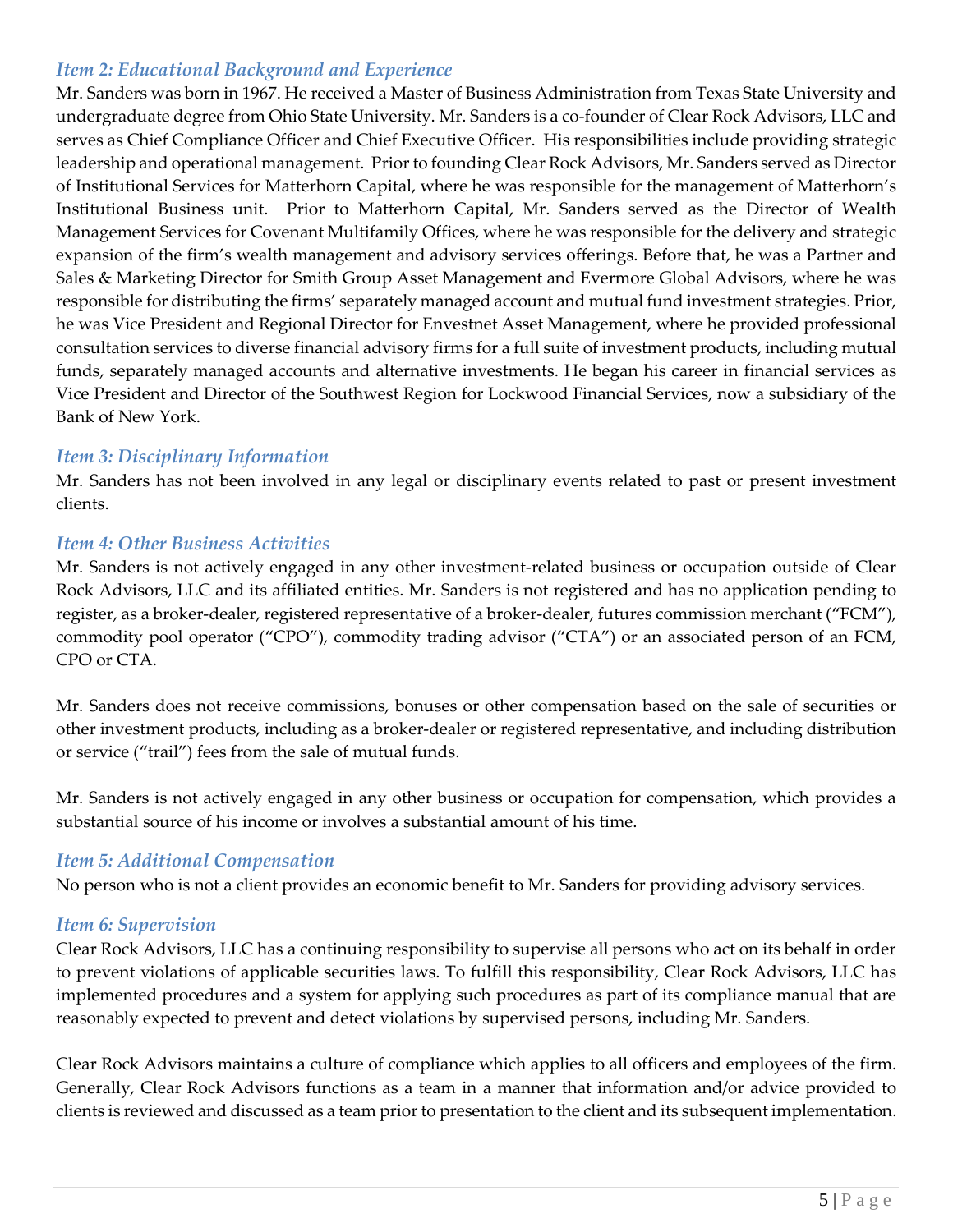William T. Sanders currently serves as Chief Compliance Officer of Clear Rock Advisors, LLC and is responsible for the implementation and administration of its compliance program. Mr. Sanders can be reached at (512) 735- 0222. Notwithstanding the foregoing, Mr. Sanders is a principal of Clear Rock Advisors, LLC and, as such, has no direct supervisor.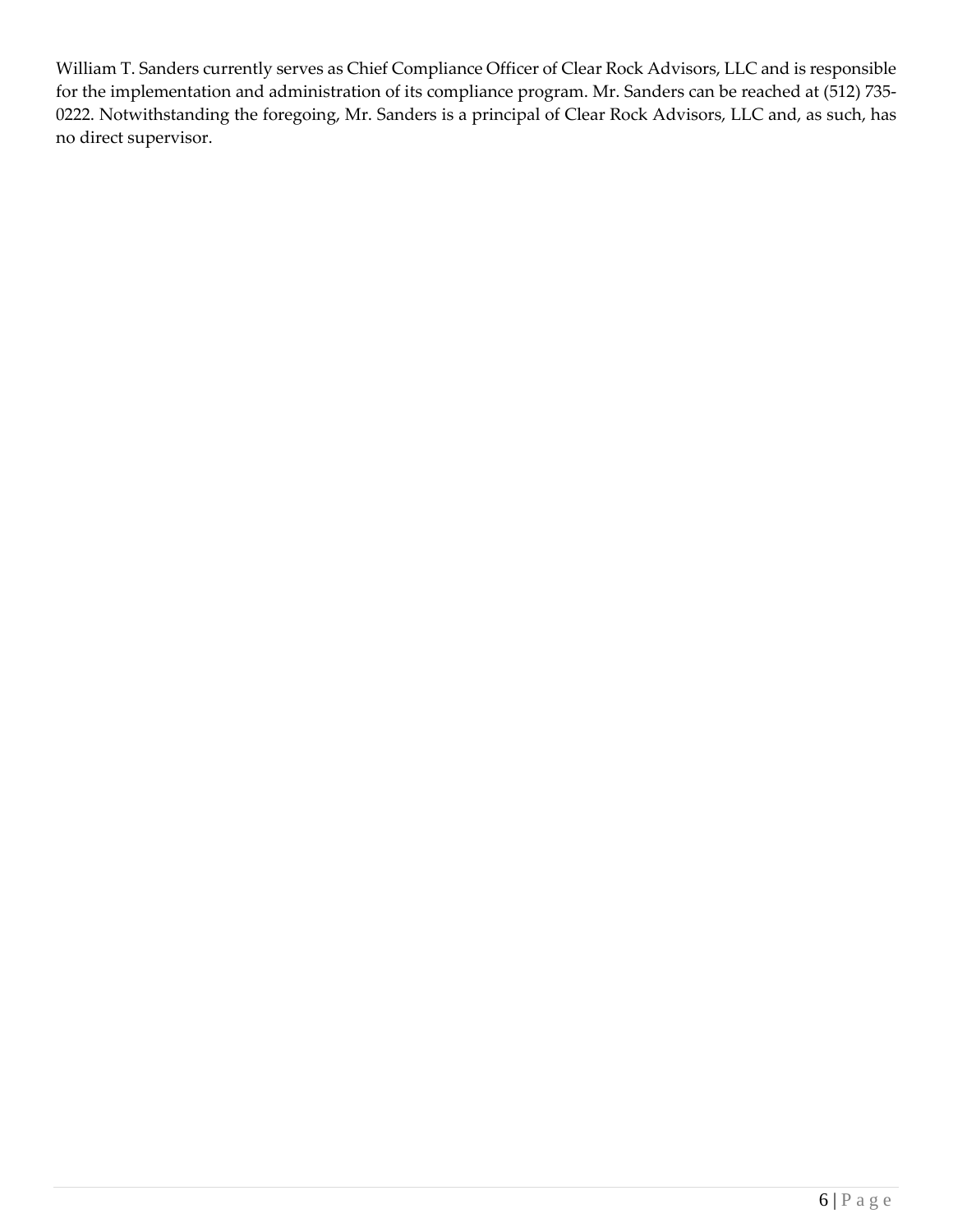# **CLEAR ROCK ADVISORS, LLC**

## **Form ADV Part 2B for ROYCE W. MEDLIN**

*4809 Cole Avenue, Suite 345 Dallas, TX 75205 (512) 735-0222 or (214) 923-5756 CRD Number: 4512862*

March 2022

**THIS BROCHURE SUPPLEMENT PROVIDES INFORMATION ABOUT ROYCE W. MEDLIN THAT SUPPLEMENTS CLEAR ROCK ADVISORS, LLC'S BROCHURE. YOU SHOULD HAVE RECEIVED A COPY OF THAT BROCHURE. PLEASE CONTACT CLEAR ROCK ADVISORS, LLC AT (512) 735-0222, IF YOU DID NOT RECEIVE CLEAR ROCK ADVISORS, LLC'S BROCHURE OR IF YOU HAVE ANY QUESTIONS ABOUT THE CONTENTS OF THIS SUPPLEMENT.**

**Additional information about Royce W. Medlin is available on the SEC's website at** [www.adviserinfo.sec.gov](http://www.adviserinfo.sec.gov/)**.**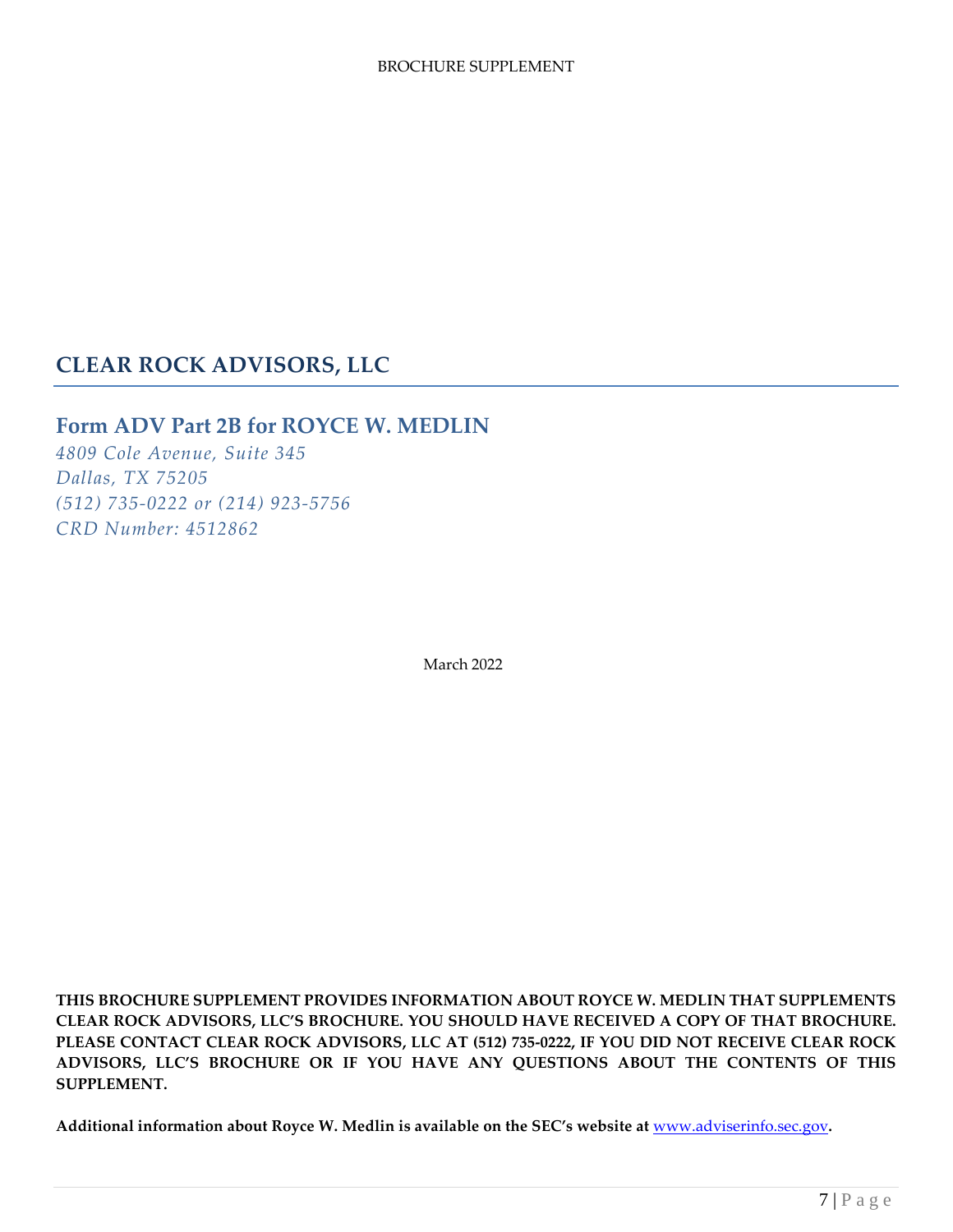### *Item 2: Educational Background and Experience*

Mr. Medlin was born in 1966. He received a Master of Business Administration from Texas Christian University and undergraduate degree from Texas Tech University. Mr. Medlin is a co-founder of Clear Rock Advisors, LLC and serves as Chief Investment Officer. His responsibilities include investment strategy, global asset allocation, manager due diligence, and portfolio construction. Mr. Medlin has extensive experience managing equities, fixed income and alternative investment portfolios and chairs the investment committee at the firm. Prior to founding Clear Rock Advisors, Mr. Medlin served as Director, Capital Advisory Group at Lazard Asset Management, a global institutional asset management company headquartered in New York managing \$200 billion in assets. While at Lazard, he advised institutional clients including Family Office, Multi Family Office, Endowments & Foundations and Regional Investment Consulting firms. Prior, Mr. Medlin served as Partner and Director of Portfolio Management at Smith Group Asset Management. Prior, he was President and Portfolio Manager of Belmont Wealth Management, Senior Vice President and Portfolio Manager at U.S. Trust Company and Portfolio Manager at Team Bank Trust Investments, where he managed equity and fixed income portfolios for wealthy families and institutions.

Mr. Medlin is a Chartered Financial Analyst (CFA). This is a graduate-level investment credential established in 1962 and awarded by CFA Institute — a global association of investment professionals.

To earn the CFA charter, candidates must: 1) pass three sequential, six-hour examinations; 2) have at least four years of qualified professional investment experience; 3) join CFA Institute as members; and 4) commit to abide by, and annually reaffirm, their adherence to the CFA Institute Code of Ethics and Standards of Professional Conduct.

#### High Ethical Standards

The CFA Institute Code of Ethics and Standards of Professional Conduct, enforced through an active professional conduct program, require CFA charter holders to:

- Place their clients' interests ahead of their own
- Maintain independence and objectivity
- Act with integrity
- Maintain and improve their professional competence
- Disclose conflicts of interest and legal matters

#### Global Recognition

Passing the three CFA exams requires extensive study (successful candidates report spending an average of 300 hours of study per level). Earning the CFA charter demonstrates mastery of many of the advanced skills needed for investment analysis and decision making in today's evolving global financial industry.

Additionally, regulatory bodies in 22 countries and territories recognize the CFA charter as a proxy for meeting certain licensing requirements, and more than 125 colleges and universities around the world have incorporated a majority of the CFA Program curriculum into their own finance courses.

#### Comprehensive and Current Knowledge

The CFA Program curriculum provides a comprehensive framework of knowledge for investment decision making and is firmly grounded in the knowledge and skills used every day in the investment profession. The three levels of the CFA Program test a proficiency with a wide range of fundamental and advanced investment topics, including ethical and professional standards, fixed-income and equity analysis, alternative and derivative investments, economics, financial reporting standards, portfolio management, and wealth planning.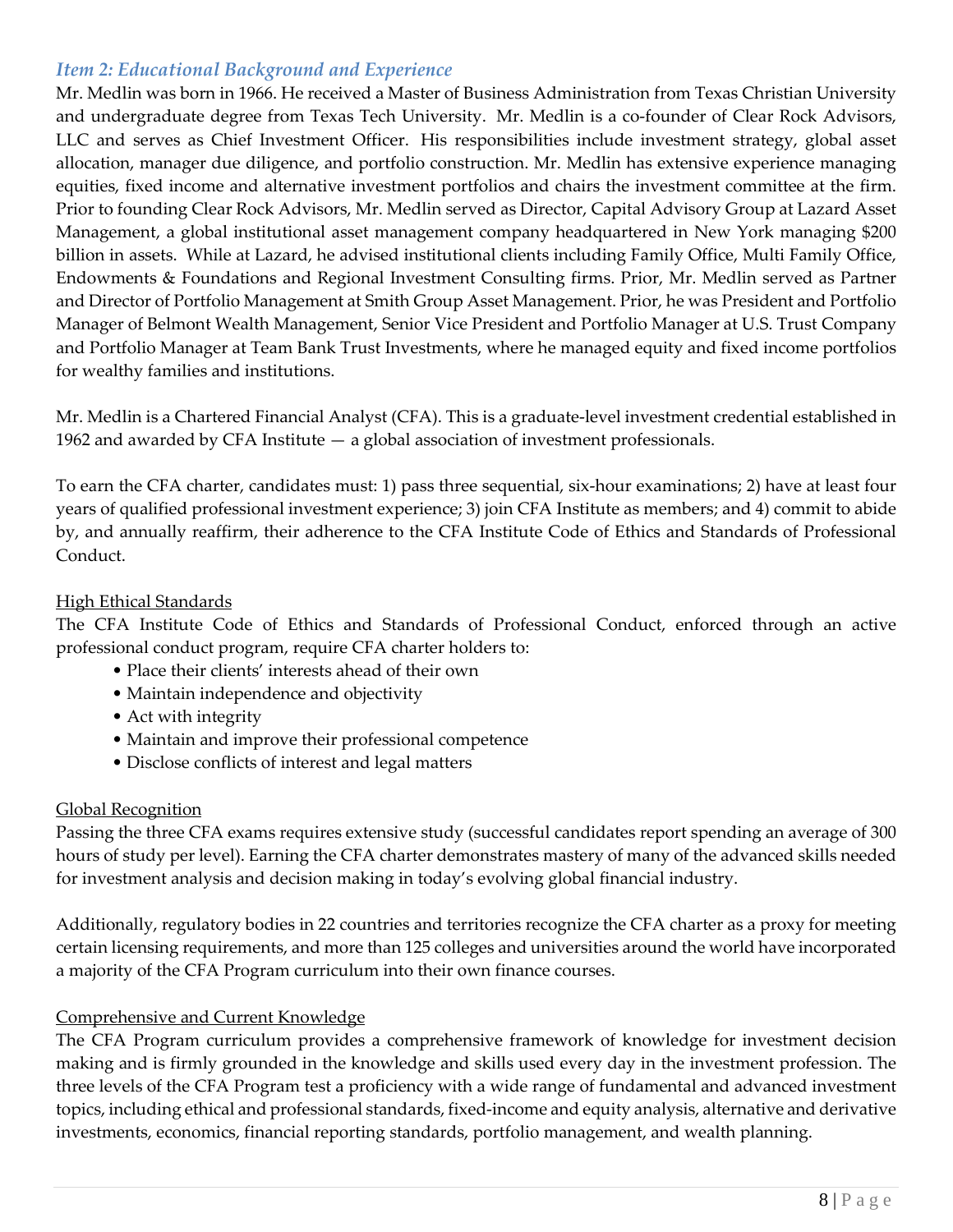The CFA Program curriculum is updated every year by experts from around the world to ensure that candidates learn the most relevant and practical new tools, ideas, and investment and wealth management skills to reflect the dynamic and complex nature of the profession. To learn more about the CFA charter, visit [www.cfainstitute.org.](http://www.cfainstitute.org/)

Mr. Medlin also holds a CAIA Charter. The CAIA Charter is the globally recognized credential for professionals managing, analyzing, distributing, or regulating alternative investments. The CAIA Charter designation is the highest standard of achievement in alternative investment education and provides deep knowledge, demonstrated expertise, and global credibility in alternatives. It is granted upon successful completion of a rigorous and comprehensive two-level exam series, combined with relevant work experience. The Level I exam assesses understanding of various alternative asset classes and knowledge of the tools and techniques used to evaluate the risk-return attributes of each one. The Level II exam assesses application of the knowledge and analytics learned in Level I within a portfolio management context. Both levels include segments on ethics and professional conduct.

Earning the CAIA Charter is the gateway to becoming a member of the CAIA Association, a global network of over 8,000 alternative investing leaders located in 80+ countries, who have demonstrated a deep and thorough understanding of alternative investing.

#### *Item 3: Disciplinary Information*

Mr. Medlin has not been involved in any legal or disciplinary events related to past or present investment clients.

#### *Item 4: Other Business Activities*

Mr. Medlin is not actively engaged in any other investment-related business or occupation outside of Clear Rock Advisors, LLC. Mr. Medlin is not registered and has no application pending to register, as a broker-dealer, registered representative of a broker-dealer, futures commission merchant ("FCM"), commodity pool operator ("CPO"), commodity trading advisor ("CTA") or an associated person of an FCM, CPO or CTA.

Mr. Medlin does not receive commissions, bonuses or other compensation based on the sale of securities or other investment products, including as a broker-dealer or registered representative, and including distribution or service ("trail") fees from the sale of mutual funds.

Mr. Medlin is not actively engaged in any other business or occupation for compensation, which provides a substantial source of his income or involves a substantial amount of his time.

#### *Item 5: Additional Compensation*

No person who is not a client provides an economic benefit to Mr. Medlin for providing advisory services.

#### *Item 6: Supervision*

Clear Rock Advisors, LLC has a continuing responsibility to supervise all persons who act on its behalf in order to prevent violations of applicable securities laws. To fulfill this responsibility, Clear Rock Advisors, LLC has implemented procedures and a system for applying such procedures as part of its compliance manual that are reasonably expected to prevent and detect violations by all supervised persons, including Mr. Medlin.

Clear Rock Advisors maintains a culture of compliance which applies to all officers and employees of the firm. Generally, Clear Rock Advisors functions as a team in a manner that information and/or advice provided to clients is reviewed and discussed as a team prior to presentation to the client and its subsequent implementation.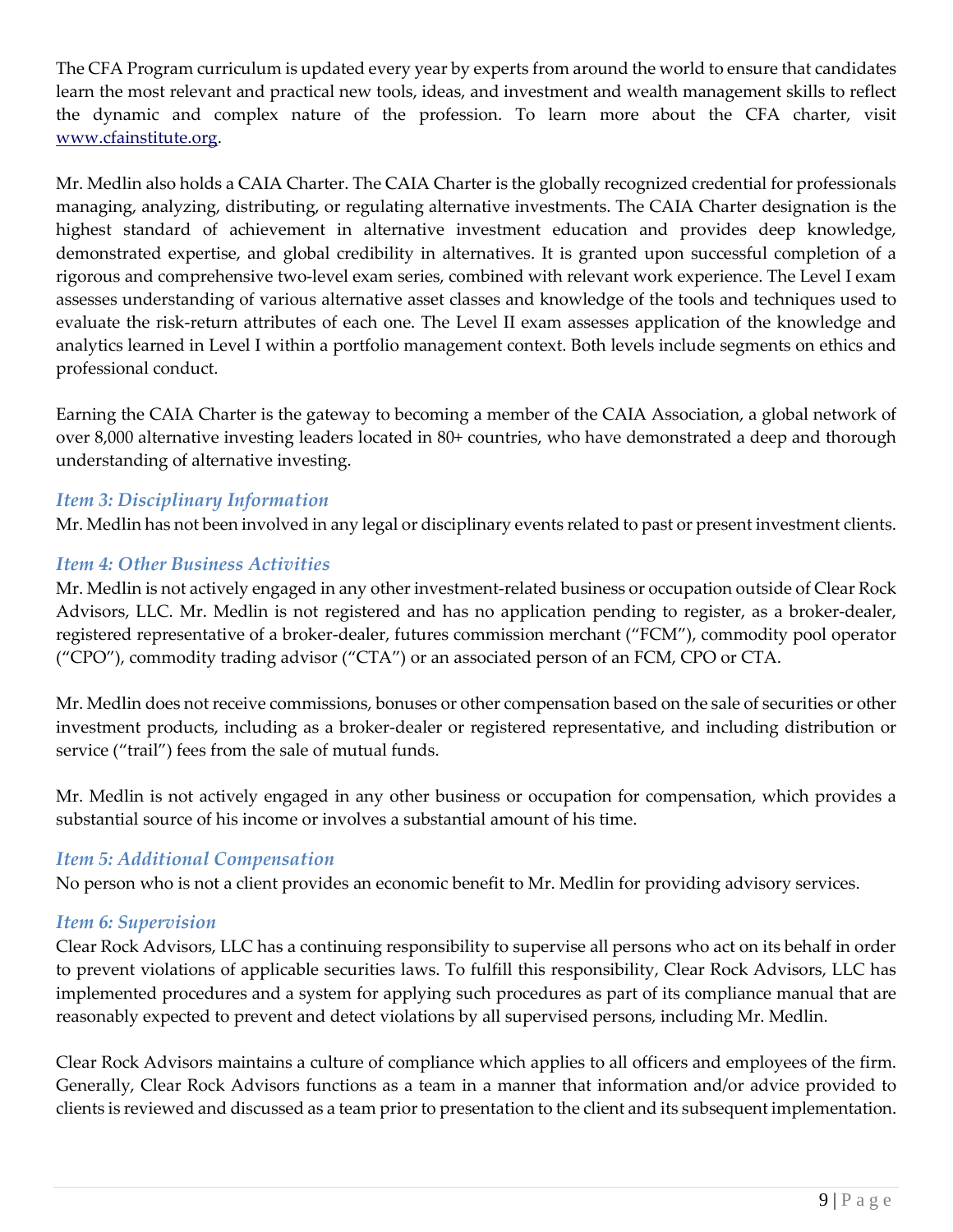William T. Sanders currently serves as Chief Compliance Officer of Clear Rock Advisors, LLC and is responsible for the implementation and administration of its compliance program. Mr. Sanders can be reached at (512) 735- 0222.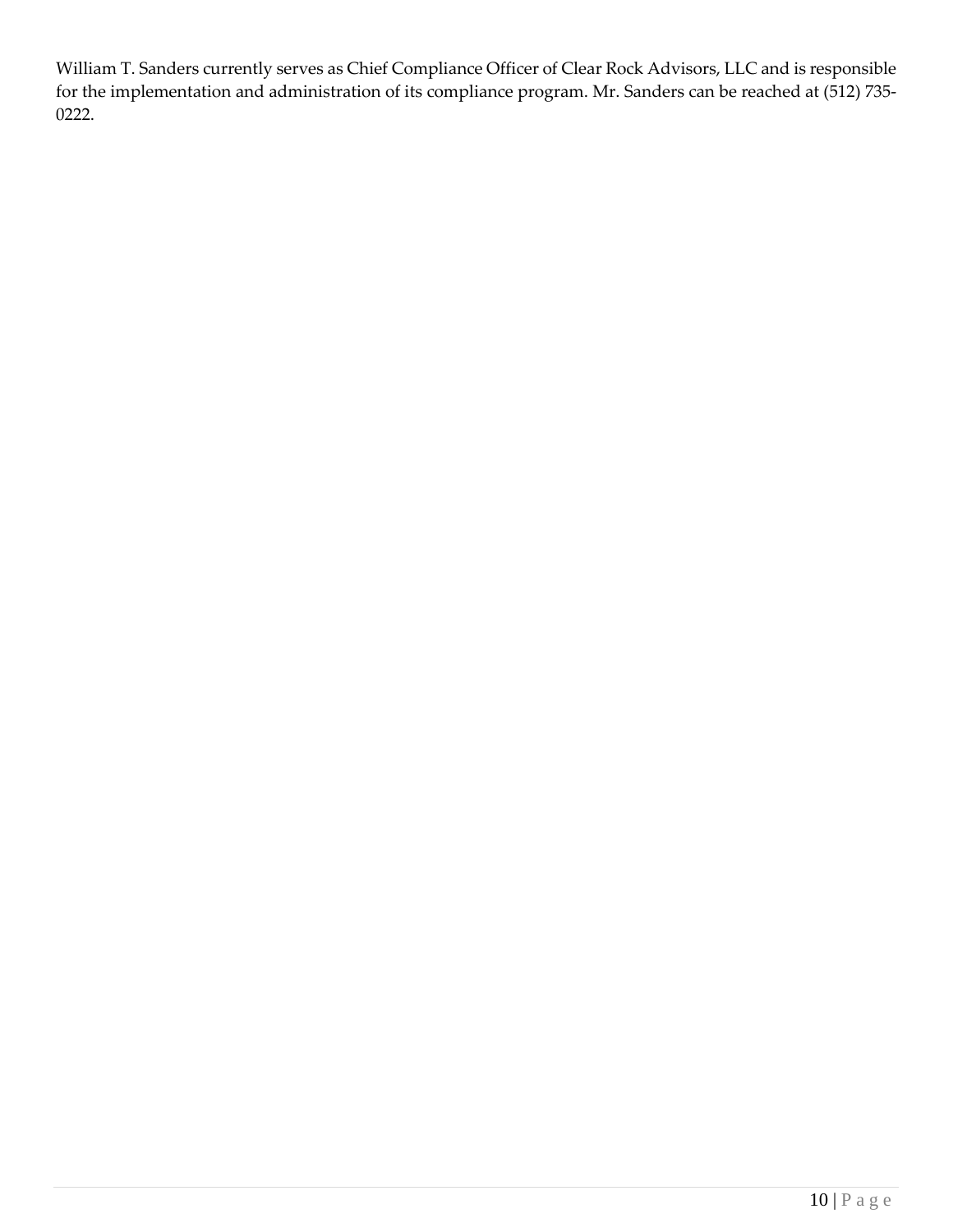# **CLEAR ROCK ADVISORS, LLC**

## **Form ADV Part 2B for ROYCE G. ITSCHNER**

*707 Hill Country Drive, Suite 114 Kerrville, , TX 78028 (512) 735-0222 or (830) 315-2555 CRD Number: 4460079*

March 2022

**THIS BROCHURE SUPPLEMENT PROVIDES INFORMATION ABOUT ROYCE G. ITSCHNER THAT SUPPLEMENTS CLEAR ROCK ADVISORS, LLC'S BROCHURE. YOU SHOULD HAVE RECEIVED A COPY OF THAT BROCHURE. PLEASE CONTACT CLEAR ROCK ADVISORS, LLC AT (512) 735-0222, IF YOU DID NOT RECEIVE CLEAR ROCK ADVISORS, LLC'S BROCHURE OR IF YOU HAVE ANY QUESTIONS ABOUT THE CONTENTS OF THIS SUPPLEMENT.**

**Additional information about Royce G. Itschner is available on the SEC's website at** [www.adviserinfo.sec.gov](http://www.adviserinfo.sec.gov/)**.**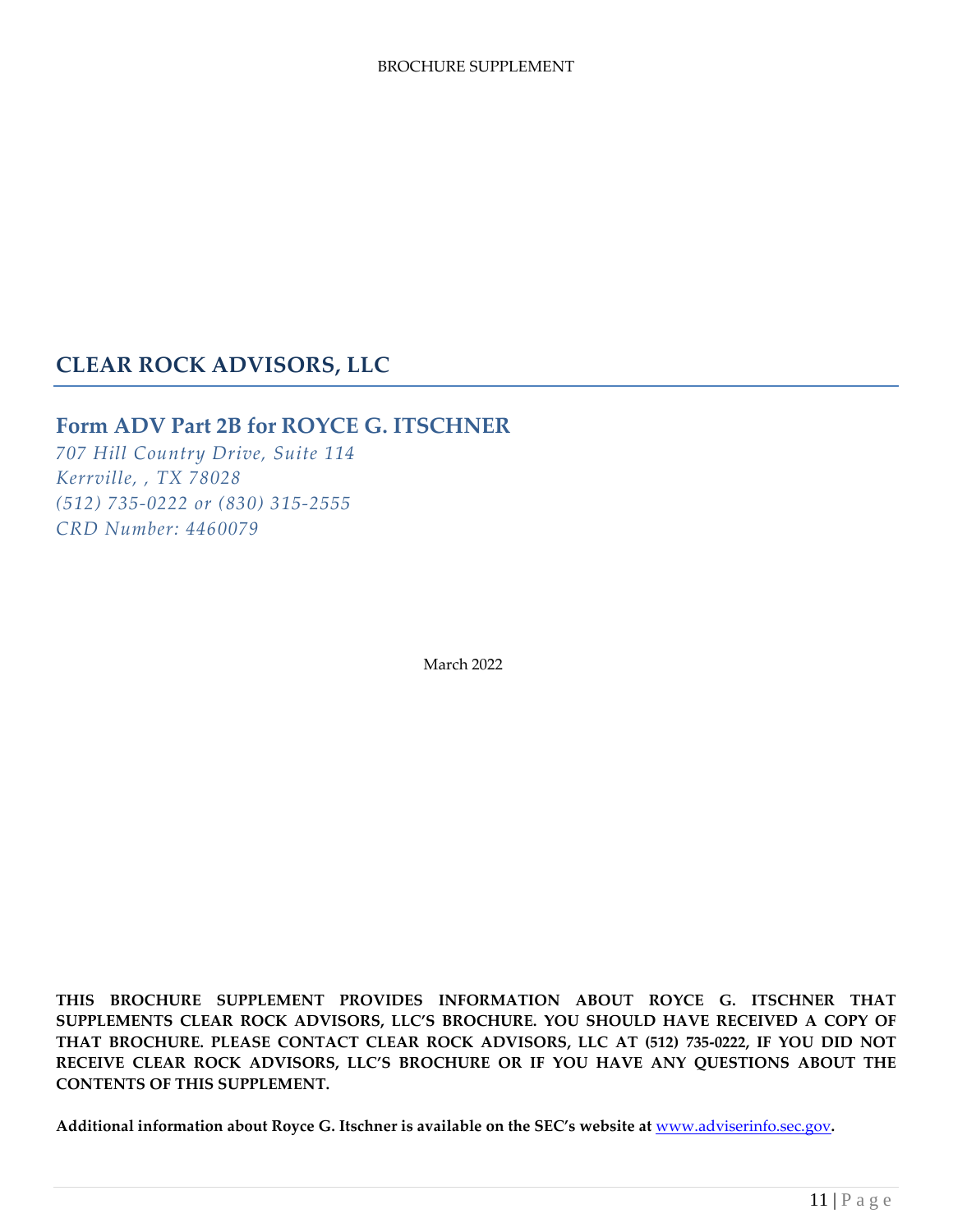## *Item 2: Educational Background and Experience*

Mr. Itschner was born in 1951. He received his Master of Business Administration and Bachelor of Business Administration in Finance and Accounting from Texas A & I University. Mr. Itschner became an investment advisor representative with Clear Rock Advisors, LLC in December of 2019. Prior to arriving at Clear Rock Advisors, LLC, he was an investment advisor representative and certified public accountant (CPA) with Massey, Itschner and Company, P.C., an investment adviser registered with the state of Texas and an accounting firm. He began his career with Massey, Itschner and Company, P.C. in July 1995 and served as its Vice President and Secretary.

Mr. Itschner has earned the following designation(s) and is in good standing with the granting authority:

- Certified Public Accountant (CPA); Texas State Board of Public Accountancy; 1978
- Certified Financial Planner™ (CFP®), Certified Financial Planner Board of Standards, Inc.; 1990
- Personal Financial Specialist (PFS); The American Institute of Certified Public Accountants; 1995

#### **Certified Public Accountant (CPA)**

In order to become a CPA in the United States, the candidate must sit for and pass the Uniform Certified Public Accountant Examination, which is set by the American Institute of Certified Public Accountants (AICPA) and administered by the National Association of State Boards of Accountancy. Eligibility to sit for the Uniform CPA Exam is determined by individual State Boards of Accountancy, and typically, a U.S. bachelor's degree which includes a minimum number of qualifying credit hours in accounting and business administration with an additional one-year study. All CPA candidates must pass the Uniform CPA Examination to qualify for a CPA certificate and license to practice public accounting. CPAs are required to take continuing education courses in order to renew their license. Requirements vary by state. The vast majority of states require 120 hours of CPE every 3 years with a minimum of 20 hours per calendar year. The requirement can be fulfilled through attending live seminars, webcast seminars, or through self-study (textbooks, videos, online courses, all of which require a test to receive credit). As part of the CPE requirement, most states require their CPAs to take an ethics course during every renewal period. Ethics requirements vary by state, and the courses range from 2–8 hours.

#### **Certified Financial Planner™ (CFP®)**

The Certified Financial Planner ™, CFP® and federally registered CFP (with flame design) marks (collectively, the "CFP® marks") are professional certification marks granted in the United States by Certified Financial Planner Board of Standards, Inc. ("CFP Board").

The CFP® certification is a voluntary certification; no federal or state law or regulation requires financial planners to hold CFP® certification. It is recognized in the United States and a number of other countries for its (1) high standard of professional education; (2) stringent code of conduct and standards of practice; and (3) ethical requirements that govern professional engagements with clients. Currently, more than 71,000 individuals have obtained CFP® certification in the United States.

To attain the right to use the CFP® marks, an individual must satisfactorily fulfill the following requirements:

• Education – Complete an advanced college-level course of study addressing the financial planning subject areas that CFP Board's studies have determined as necessary for the competent and professional delivery of financial planning services, and attain a Bachelor's Degree from a regionally accredited United States college or university (or its equivalent from a foreign university). CFP Board's financial planning subject areas include insurance planning and risk management, employee benefits planning, investment planning, income tax planning, retirement planning, and estate planning;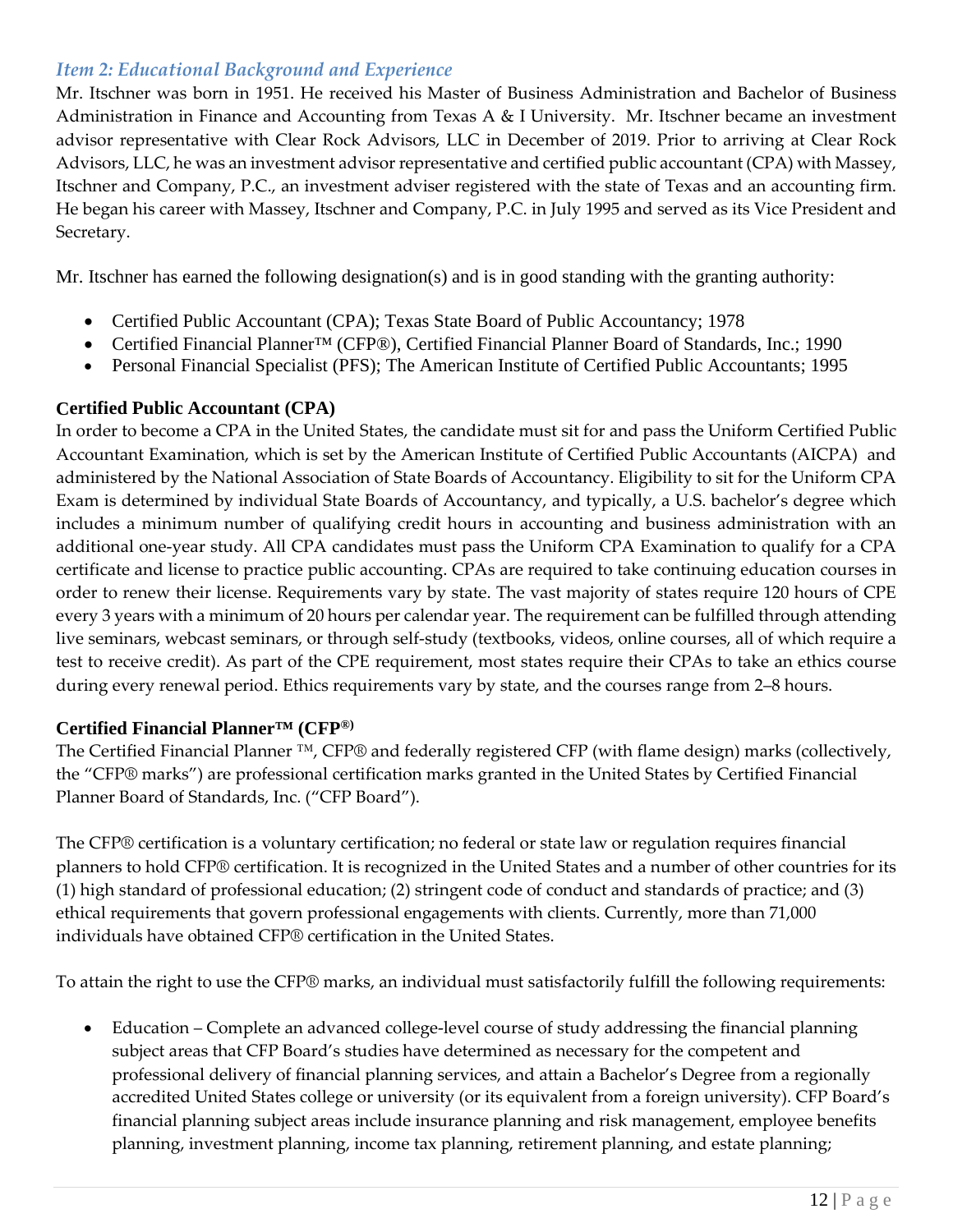- Examination Pass the comprehensive CFP® Certification Examination. The examination includes case studies and client scenarios designed to test one's ability to correctly diagnose financial planning issues and apply one's knowledge of financial planning to real world circumstances;
- Experience Complete at least three years of full-time financial planning-related experience (or the equivalent, measured as 2,000 hours per year); and
- Ethics Agree to be bound by CFP Board's Standards of Professional Conduct, a set of documents outlining the ethical and practice standards for CFP® professionals.

Individuals who become certified must complete the following ongoing education and ethics requirements in order to maintain the right to continue to use the CFP® marks:

- Continuing Education Complete 30 hours of continuing education hours every two years, including two hours on the Code of Ethics and other parts of the Standards of Professional Conduct, to maintain competence and keep up with developments in the financial planning field; and
- Ethics Renew an agreement to be bound by the Standards of Professional Conduct. The Standards prominently require that CFP® professionals provide financial planning services at a fiduciary standard of care. This means CFP® professionals must provide financial planning services in the best interests of their clients.

CFP® professionals who fail to comply with the above standards and requirements may be subject to CFP Board's enforcement process, which could result in suspension or permanent revocation of their CFP® certification.

#### **Personal Financial Specialist (PFS)**

The PFS designation is awarded by the American Institute of Certified Public Accountants (AICPA) to those who have taken additional training and already have a CFP® designation. Every PFS credential holder is a licensed CPA and a member in good standing in the AICPA; has met strict education and eligible business experience requirements, including two (2) years of full time business or teaching experience in personal financial planning and has agreed to the AICPA Code of Professional Conduct.

## *Item 3: Disciplinary Information*

Mr. Itschner has not been involved in any legal or disciplinary events related to past or present investment clients.

#### *Item 4: Other Business Activities*

Mr. Itschner will continue to be actively engaged as a CPA with Massey, Itschner and Company, P.C.

## *Item 5: Additional Compensation*

No person who is not a client provides an economic benefit to Mr. Itschner for providing advisory services. See also Item 4: Other Business Activities.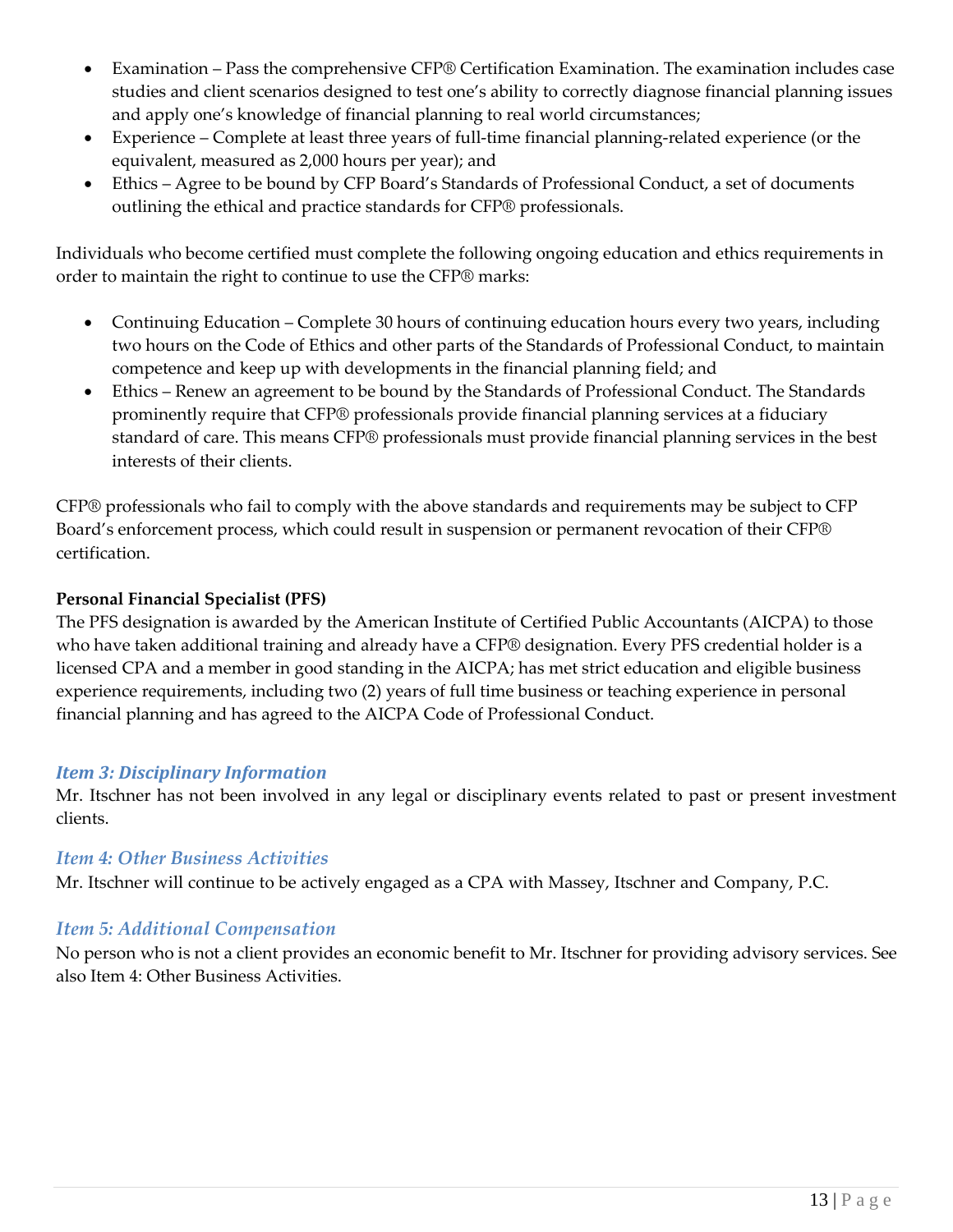#### *Item 6: Supervision*

Clear Rock Advisors, LLC has a continuing responsibility to supervise all persons who act on its behalf in order to prevent violations of applicable securities laws. To fulfill this responsibility, Clear Rock Advisors, LLC has implemented procedures and a system for applying such procedures as part of its compliance manual that are reasonably expected to prevent and detect violations by all supervised persons, including Mr. Itschner.

Clear Rock Advisors maintains a culture of compliance which applies to all officers and employees of the firm. Generally, Clear Rock Advisors functions as a team in a manner that information and/or advice provided to clients is reviewed and discussed as a team prior to presentation to the client and its subsequent implementation.

William T. Sanders currently serves as Chief Compliance Officer of Clear Rock Advisors, LLC and is responsible for the implementation and administration of its compliance program. Mr. Sanders can be reached at (512) 735- 0222.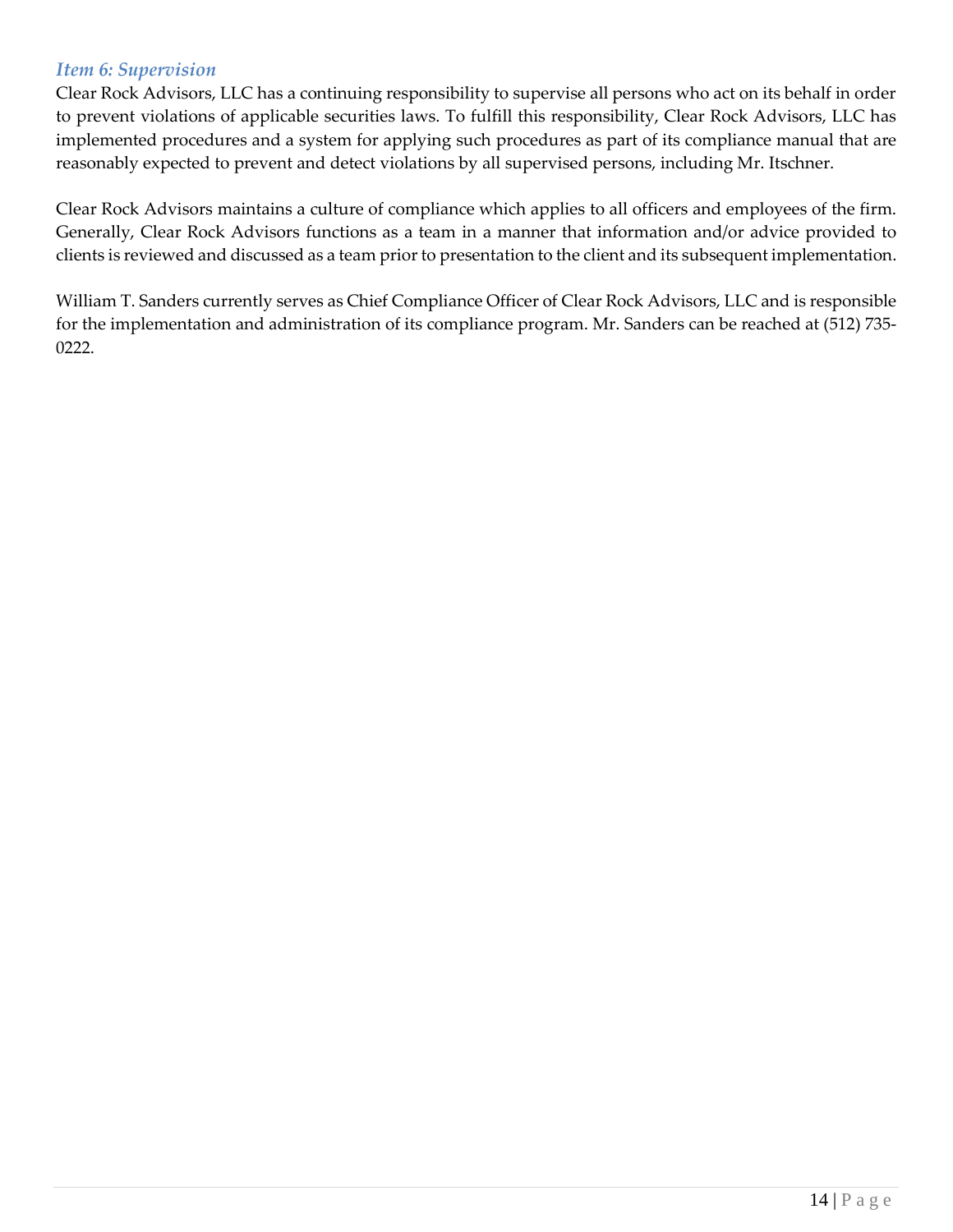## **CLEAR ROCK ADVISORS, LLC**

## **Form ADV Part 2B for COREY B. LONG**

*9020 N. Capital of Texas Highway Building I, Suite 345 Austin, TX 78759 (512) 735-0222 CRD Number: 4870400*

March 2022

**THIS BROCHURE SUPPLEMENT PROVIDES INFORMATION ABOUT COREY B. LONG THAT SUPPLEMENTS CLEAR ROCK ADVISORS, LLC'S BROCHURE. YOU SHOULD HAVE RECEIVED A COPY OF THAT BROCHURE. PLEASE CONTACT CLEAR ROCK ADVISORS, LLC AT (512) 735-0222, IF YOU DID NOT RECEIVE CLEAR ROCK ADVISORS, LLC'S BROCHURE OR IF YOU HAVE ANY QUESTIONS ABOUT THE CONTENTS OF THIS SUPPLEMENT.** 

**Additional information about Corey B. Long is available on the SEC's website at** [www.adviserinfo.sec.gov](http://www.adviserinfo.sec.gov/)**.**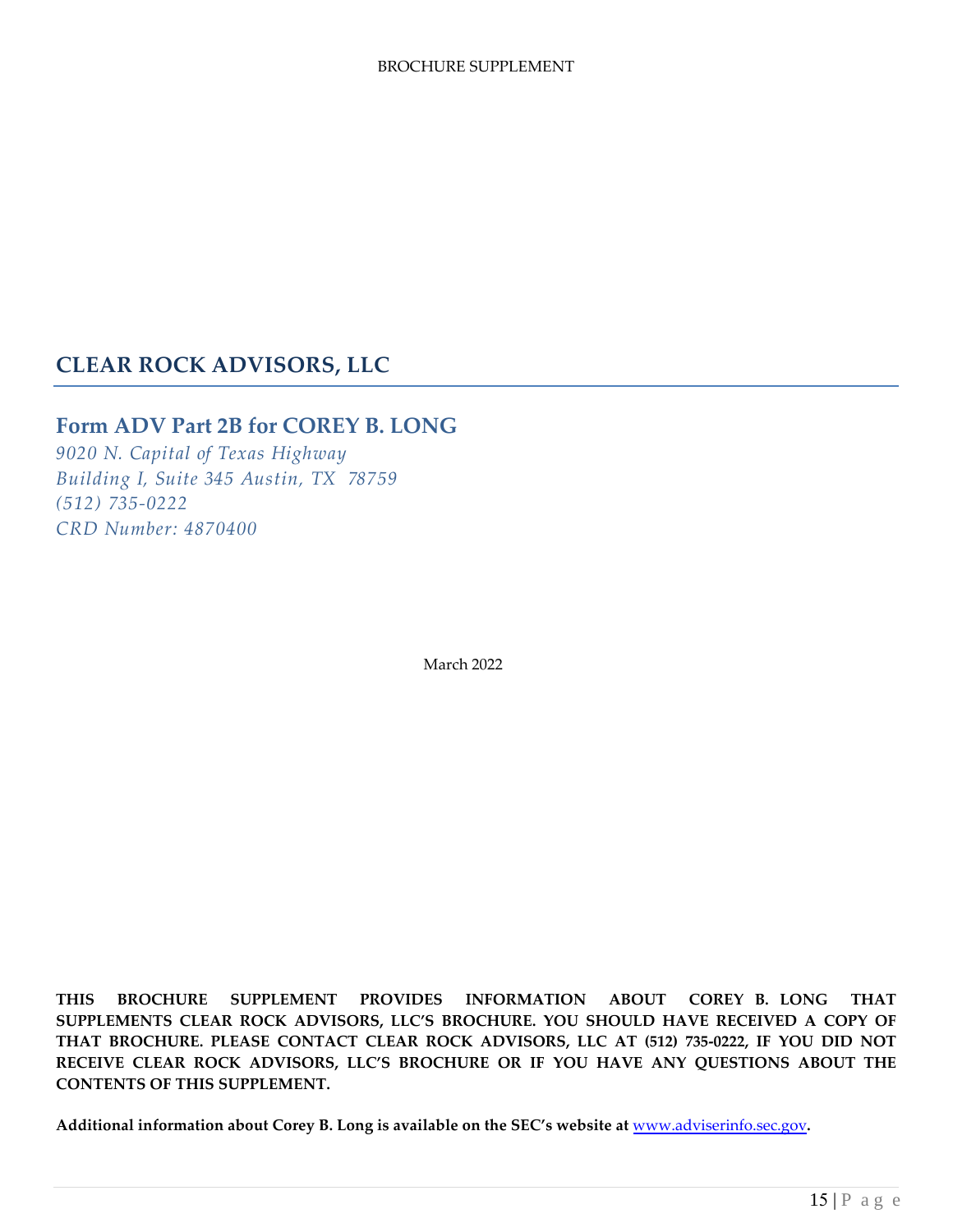## *Item 2: Educational Background and Experience*

Mr. Long was born in 1979. He received his Bachelor of Business Administration from the McCombs School of Business at the University of Texas at Austin. Mr. Long serves as a Senior Wealth Strategist at Clear Rock Advisors, providing financial planning and investment management services. Prior to joining Clear Rock Advisors, he served as Director of Wealth Management at Polaris Wealth Advisory Group. Prior to that, he served as Lead Advisor at Raub Brock Capital Management. He also served previously as an Account Executive at Fidelity Investments and as a Senior Associate at Bernstein Private Wealth Management.

Mr. Long has earned the following designation(s) and is in good standing with the granting authority:

• Certified Financial Planner™ (CFP®), Certified Financial Planner Board of Standards, Inc.; 2010

## **Certified Financial Planner™ (CFP ®)**

The Certified Financial Planner ™, CFP® and federally registered CFP (with flame design) marks (collectively, the "CFP® marks") are professional certification marks granted in the United States by Certified Financial Planner Board of Standards, Inc. ("CFP Board").

The CFP® certification is a voluntary certification; no federal or state law or regulation requires financial planners to hold CFP® certification. It is recognized in the United States and a number of other countries for its (1) high standard of professional education; (2) stringent code of conduct and standards of practice; and (3) ethical requirements that govern professional engagements with clients. Currently, more than 71,000 individuals have obtained CFP® certification in the United States.

To attain the right to use the CFP® marks, an individual must satisfactorily fulfill the following requirements:

- Education Complete an advanced college-level course of study addressing the financial planning subject areas that CFP Board's studies have determined as necessary for the competent and professional delivery of financial planning services, and attain a Bachelor's Degree from a regionally accredited United States college or university (or its equivalent from a foreign university). CFP Board's financial planning subject areas include insurance planning and risk management, employee benefits planning, investment planning, income tax planning, retirement planning, and estate planning;
- Examination Pass the comprehensive CFP® Certification Examination. The examination includes case studies and client scenarios designed to test one's ability to correctly diagnose financial planning issues and apply one's knowledge of financial planning to real world circumstances;
- Experience Complete at least three years of full-time financial planning-related experience (or the equivalent, measured as 2,000 hours per year); and
- Ethics Agree to be bound by CFP Board's Standards of Professional Conduct, a set of documents outlining the ethical and practice standards for CFP® professionals.

Individuals who become certified must complete the following ongoing education and ethics requirements in order to maintain the right to continue to use the CFP® marks:

- Continuing Education Complete 30 hours of continuing education hours every two years, including two hours on the Code of Ethics and other parts of the Standards of Professional Conduct, to maintain competence and keep up with developments in the financial planning field; and
- Ethics Renew an agreement to be bound by the Standards of Professional Conduct. The Standards prominently require that CFP® professionals provide financial planning services at a fiduciary standard of care. This means CFP® professionals must provide financial planning services in the best interests of their clients.